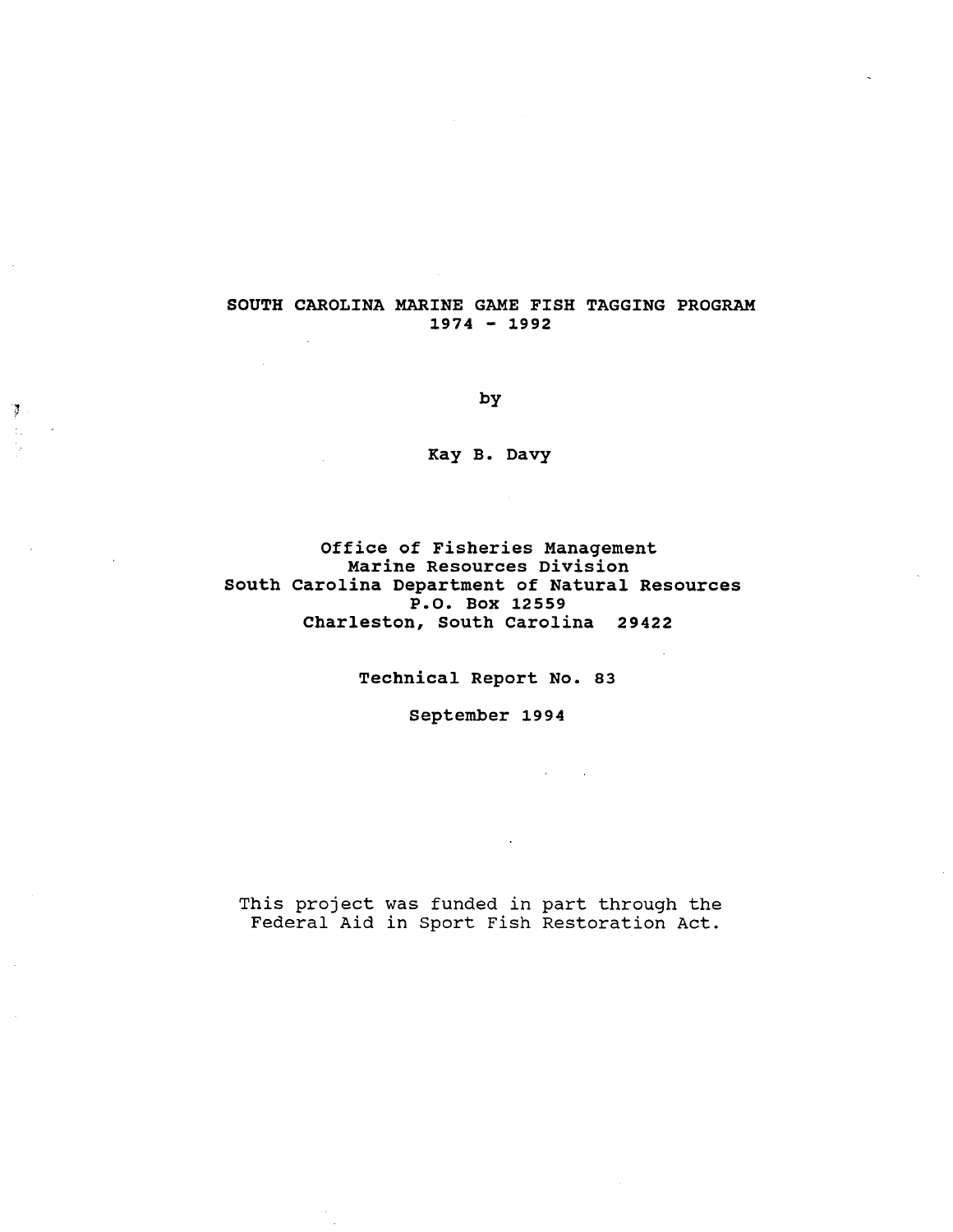## **TABLE OF CONTENTS**

|                                                 |                             |              |                                            |  |                                    |  |        |               |        |                      |                                                                                                                                     |  | Page         |
|-------------------------------------------------|-----------------------------|--------------|--------------------------------------------|--|------------------------------------|--|--------|---------------|--------|----------------------|-------------------------------------------------------------------------------------------------------------------------------------|--|--------------|
| List of Tables.                                 |                             |              |                                            |  |                                    |  |        |               |        |                      |                                                                                                                                     |  | ii           |
| List of Figures                                 |                             |              |                                            |  |                                    |  |        | $\sim$ $\sim$ |        |                      |                                                                                                                                     |  | iv           |
| INTRODUCTION                                    |                             |              | $\mathbf{r}$ , $\mathbf{r}$ , $\mathbf{r}$ |  | $\sim$ $\sim$ $\sim$ $\sim$ $\sim$ |  |        |               |        |                      |                                                                                                                                     |  | $\mathbf{1}$ |
| <b>METHODS</b>                                  |                             |              |                                            |  |                                    |  |        |               |        |                      |                                                                                                                                     |  | 2            |
| <b>RESULTS</b>                                  |                             |              |                                            |  |                                    |  |        |               |        |                      |                                                                                                                                     |  | 4            |
| <b>DISCUSSION</b><br>$\sim$<br>$\sim$<br>$\sim$ | $\sim$ $\sim$ $\sim$ $\sim$ |              |                                            |  |                                    |  |        |               |        |                      |                                                                                                                                     |  | 59           |
| <b>ACKNOWLEDGMENTS</b>                          |                             | $\mathbf{A}$ | $\mathbf{r}$ $\mathbf{r}$                  |  |                                    |  |        |               |        |                      |                                                                                                                                     |  | 62           |
| LITERATURE CITED                                |                             |              |                                            |  |                                    |  | $\sim$ | $\sim$        | $\sim$ | $\sim$               |                                                                                                                                     |  | 63           |
| APPENDIX I                                      |                             |              |                                            |  | $\mathbf{r}$ and $\mathbf{r}$      |  |        | $\sim$        |        | $\sim$               |                                                                                                                                     |  | 64           |
| APPENDIX II<br>$\mathbf{A}$                     | $\sim$ $\sim$               |              |                                            |  |                                    |  |        |               |        | $\sim$ $\sim$ $\sim$ |                                                                                                                                     |  | 65           |
| APPENDIX III<br>$\sim$                          |                             |              |                                            |  |                                    |  |        |               |        |                      |                                                                                                                                     |  | 66           |
| APPENDIX IV<br>$\sim$<br>$\bullet$              | $\sim$ $\sim$               |              |                                            |  |                                    |  |        |               |        |                      | $\begin{array}{cccccccccccccc} \bullet & \bullet & \bullet & \bullet & \bullet & \bullet & \bullet & \bullet & \bullet \end{array}$ |  | 90           |

 $\bar{z}$ 

 $\bar{\mathbf{a}}$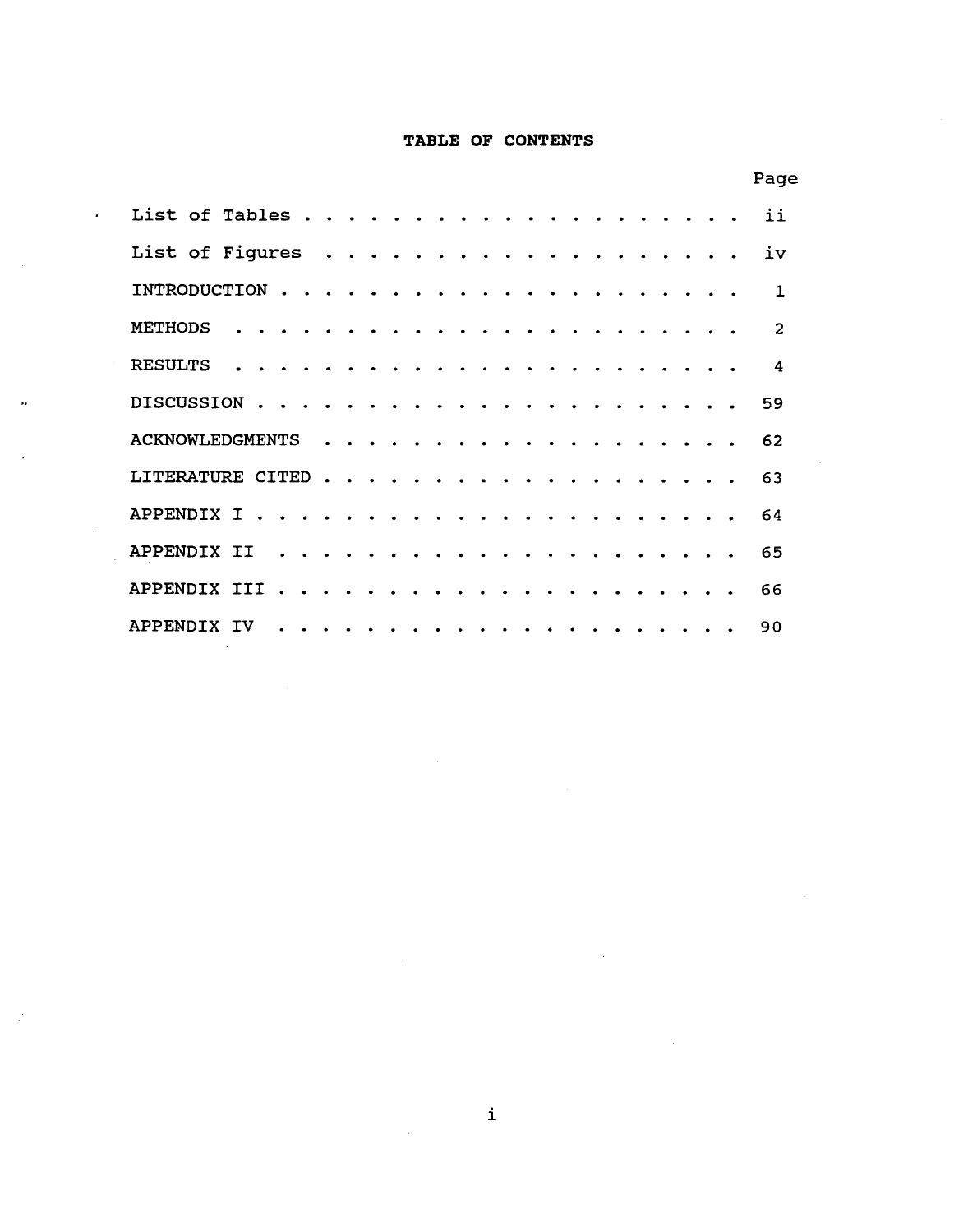## **LIST OF TABLES**

| Table          |                                                                                                         | Page |
|----------------|---------------------------------------------------------------------------------------------------------|------|
| 1.             | Numbers of target species tagged and recovered<br>in the Marine Game Fish Tagging Program,<br>1974-1992 | 5    |
| $\mathbf{2}$ . | Tagged red drum recovered outside South Carolina.                                                       | 13   |
| 3.             | Tagged spotted seatrout recovered outside South<br>Carolina                                             | 16   |
| 4.             | Tagged flounder recovered outside South Carolina.                                                       | 18   |
| 5.             | Tagged striped bass recovered outside South<br>Carolina.                                                | 18   |
| 6.             | Tagged Spanish mackerel recovered outside South<br>Carolina                                             | 21   |
| 7.             | Tagged great barracuda recovered outside South<br>Carolina.                                             | 23   |
| 8.             | Tagged bluefish recovered outside South Carolina.                                                       | 26   |
| 9.             | Tagged king mackerel recovered outside South<br>Carolina.                                               | 26   |
| 10.            | Tagged black sea bass recovered outside South<br>Carolina.                                              | 29   |
| 11.            | Tagged amberjack recovered outside South<br>Carolina.                                                   | 29   |
| 12.            | Tagged crevalle jack recovered outside South<br>Carolina.                                               | 31   |
| 13.            | Tagged sailfish recovered outside South Carolina.                                                       | 31   |
| 14.            | Tagged sharks recovered outside South Carolina. . 34                                                    |      |
| 15.            | Tagged black drum recovered outside South                                                               | 38   |
| 16.            | Tagged blue marlin recovered outside South<br>Carolina.<br>. <i>.</i><br>$\sim$ $\sim$ $\sim$ $\sim$    | 41   |
| 17.            | Tagged cobia recovered outside South Carolina                                                           | 44   |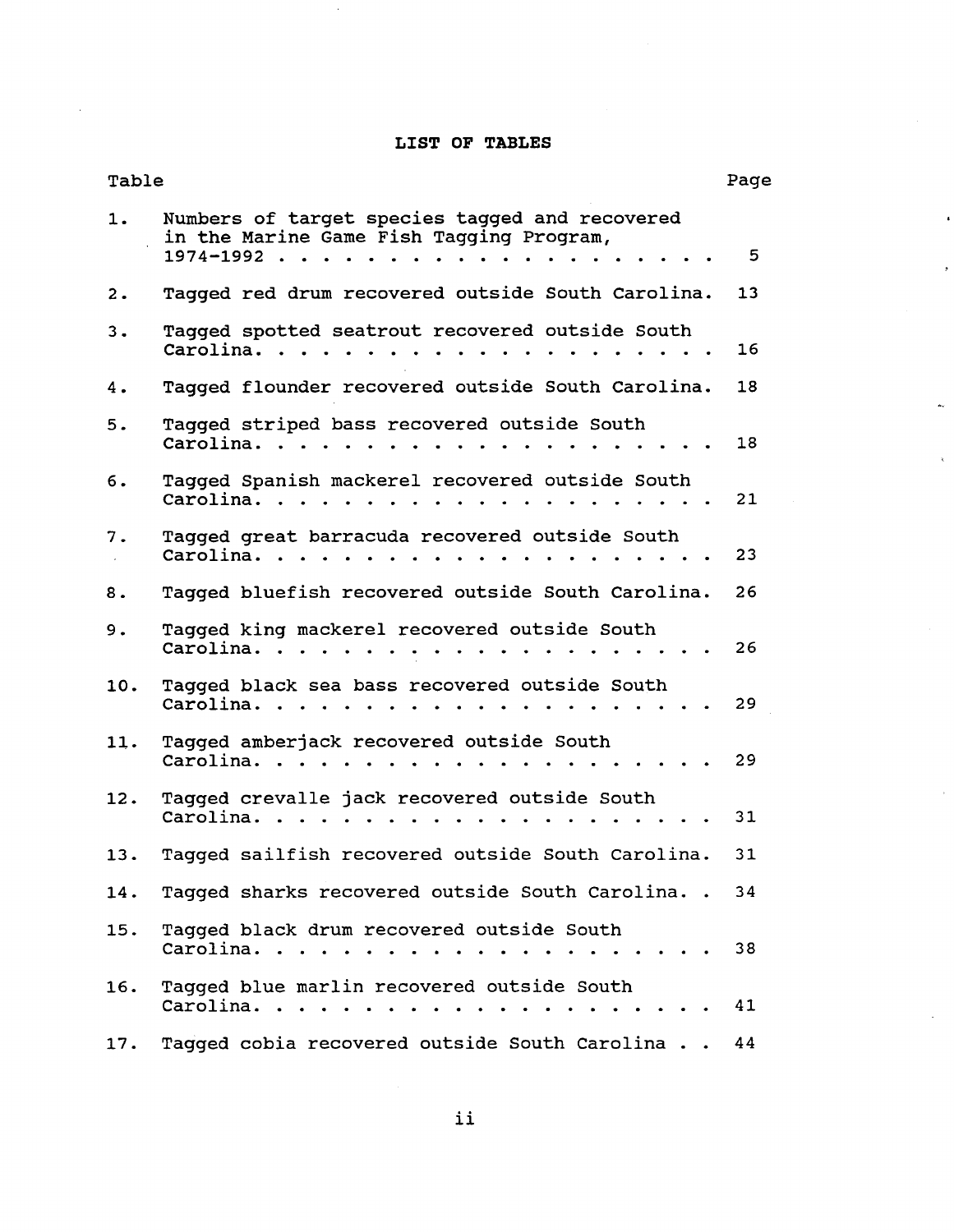18. Tagged little tunny recovered outside South **Carolina.** . . . . . . . . . . . . . . . . . 44 19. Tagged Atlantic sharpnose shark recovered outside South Carolina. . . . . . . . . . . . . . . . . . 48 20. Tagged Florida pompano recovered outside South Carolina. . . . . . . . . . . . . . . . . . . 48 21. Tagged smooth dogfish recovered outside South Carolina. . . . . . . . . . . . . . . . . . . 52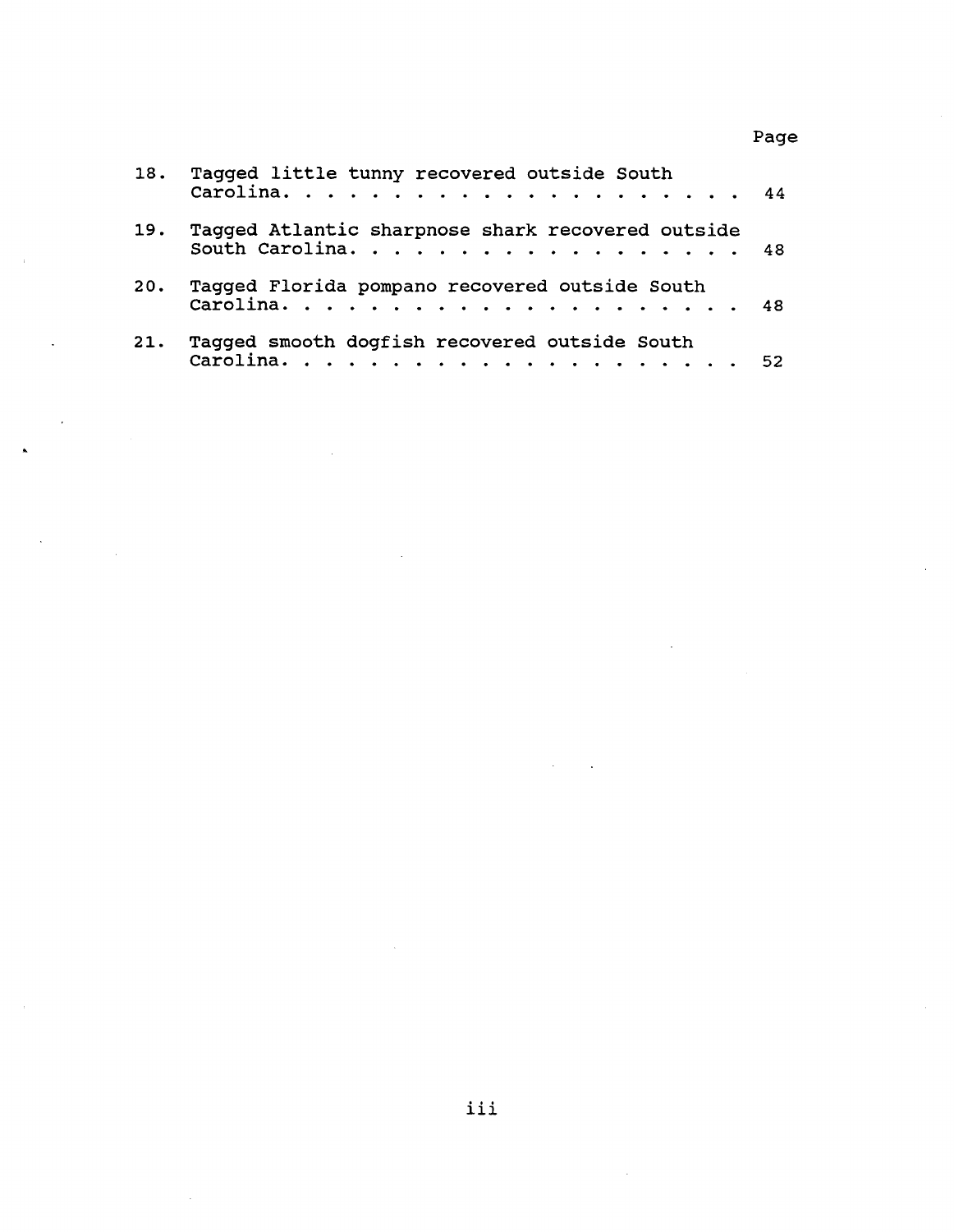## **LIST OF FIGURES**

| Figure |                                                                                                                                       | Page |
|--------|---------------------------------------------------------------------------------------------------------------------------------------|------|
| 1.     | Number of fish tagged annually in the Marine<br>Game Fish Tagging Program, 1974-1992                                                  | 7    |
| 2.     | Number of new participants added annually in the<br>Marine Game Fish Tagging Program, 1974-1992                                       | 8    |
| 3.     | Number of tagging kit disbursed annually in the<br>Marine Game Fish Tagging Program, 1974-1992.                                       | 8    |
| 4.     | Locations of tagged fish releases along South<br>Carolina's coast                                                                     | 9    |
| 5.     | Number of tagged fish recovered annually in the<br>Marine Game Fish Tagging Program, 1974-1992.                                       | 10   |
| 6.     | Locations of recovered tagged fish                                                                                                    | 10   |
| 7.     | Number of red drum released (A) and recovered (B)<br>annually $\cdots$                                                                | 12   |
| 8.     | Number of spotted seatrout released (A) and<br>recovered (B) annually $\cdots$                                                        | 15   |
| 9.     | Number of flounder released (A) and recovered (B)<br>annually $\cdots$                                                                | 17   |
| 10.    | Number of striped bass released (A) and recovered<br>(B) annually $\cdots$ $\cdots$ $\cdots$ $\cdots$                                 | 19   |
| 11.    | Number of sheepshead released (A) and recovered<br>$(B)$ annually $\cdots$ $\cdots$<br>$\mathbf{r}$ and $\mathbf{r}$ and $\mathbf{r}$ | 20   |
| 12.    | Number of Spanish mackerel released (A) and<br>recovered (B) annually.<br>and the state of the state of the                           | 22   |
| 13.    | Number of barracuda released (A) and recovered (B)                                                                                    | 24   |
| 14.    | Number of bluefish released (A) and recovered (B)                                                                                     | 25   |
| 15.    | Number of king mackerel released (A) and recovered                                                                                    | 27   |
| 16.    | Number of black sea bass released (A) and recovered                                                                                   | 28   |

 $\ddot{\phantom{a}}$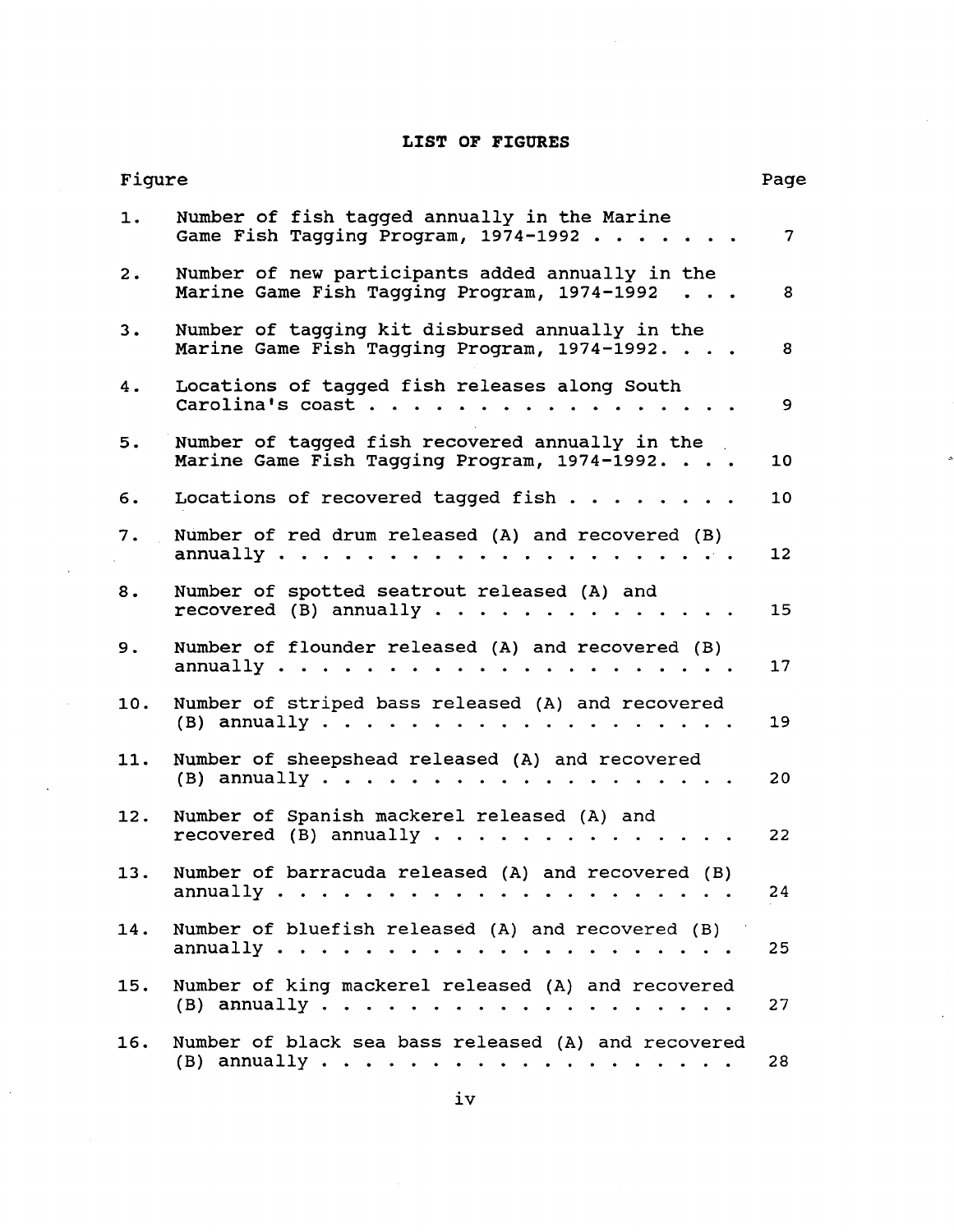Page

×,

| 17. | Number of amberjack released (A) and recovered<br>(B) annually. $\cdots$ $\cdots$ $\cdots$ $\cdots$                     | 30              |
|-----|-------------------------------------------------------------------------------------------------------------------------|-----------------|
| 18. | Number of crevalle jack released (A) and recovered<br>$(B)$ annually.                                                   | 32 <sub>2</sub> |
| 19. | Number of sailfish released (A) and recovered (B)<br>annually. $\cdots$ $\cdots$ $\cdots$ $\cdots$                      | 33              |
| 20. | Number of gag released (A) and recovered (B)<br>annually.                                                               | 35              |
| 21. | Number of requiem sharks released (A) and recovered<br>$(B)$ annually.                                                  | 36              |
| 22. | Number of Atlantic spadefish released (A) and<br>recovered (B) annually.                                                | 37              |
| 23. | Number of black drum released (A) and recovered (B)<br>annually.                                                        | 39              |
| 24. | Number of Southern flounder released (A) and<br>recovered (B) annually.                                                 | 40              |
| 25. | Number of blue marlin released (A) and recovered                                                                        | 42              |
| 26. | Number of blacktip sharks released (A) and recovered<br>(B) annually.                                                   | 43              |
| 27. | Number of cobia released (A) and recovered (B)<br>annually. $\cdots$                                                    | 45              |
| 28. | Number of tarpon released (A) and recovered (B)<br>annually. $\cdots$<br>$\mathbf{A}$ and $\mathbf{A}$ and $\mathbf{A}$ | 46              |
| 29. | Number of little tunny released (A) and recovered                                                                       | 47              |
| 30. | Number of Atlantic sharpnose sharks released (A)<br>and recovered $(B)$ annually.                                       | 49              |
| 31. | Number of dolphin released (A) and recovered (B)                                                                        | 50              |
| 32. | Number of Florida pompano released (A) and recovered                                                                    | 51              |

J.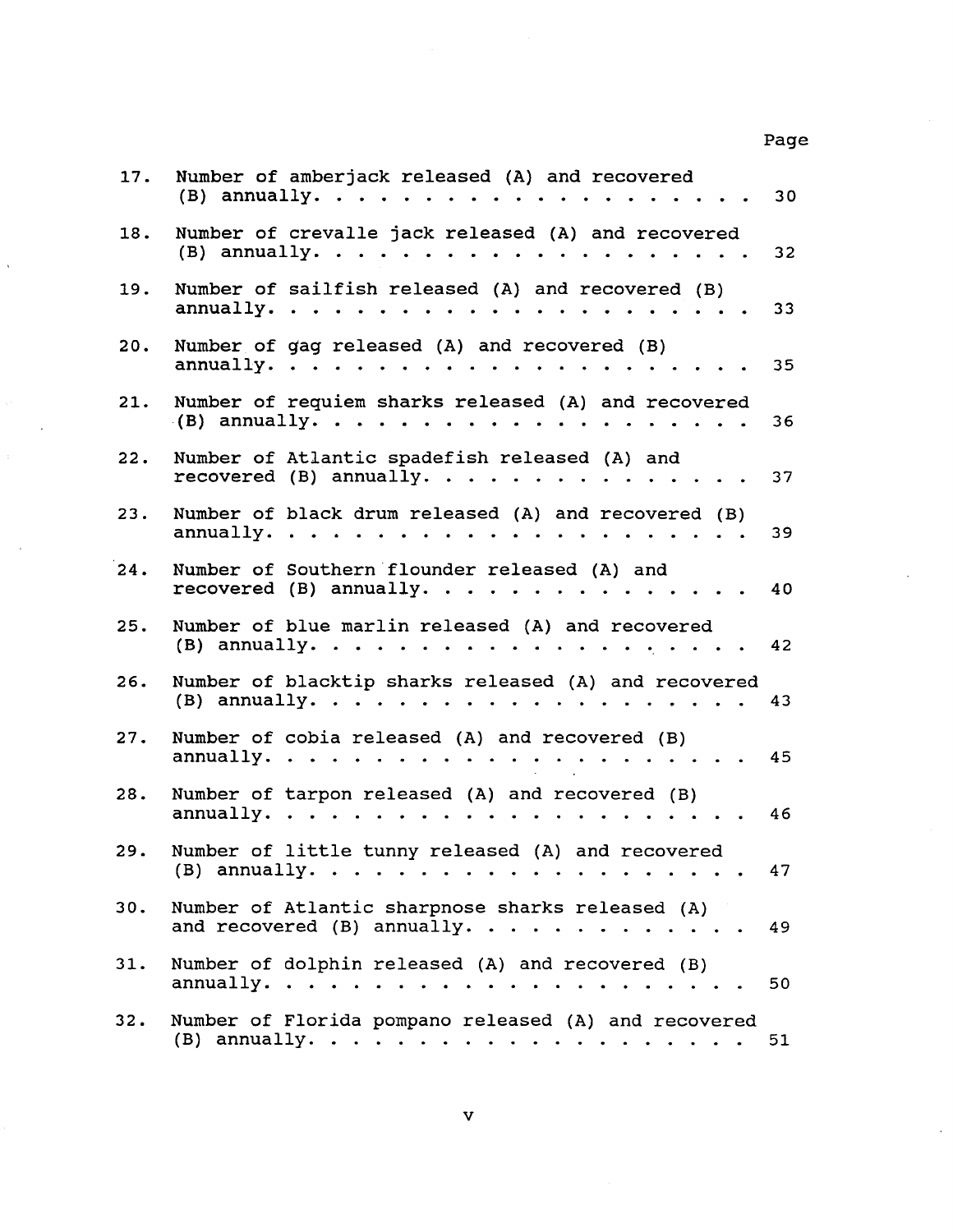33. Number of bonnethead released (A) and recovered (B) annually. . . . . . . . . . . . . . • . . . 53 34. Number of scamp released {A) and recovered (B) annually. . . . . . . . . . . . . . . . 54 35. Number of smooth dogfish released (A) and recovered {B) annually. . . . . . . . . . . . . . . . 55 36. Number of red snapper released (A) and recovered (B) **annually.** . . . . . . . . . . . . . . . . . 56 37. Number of wahoo released (A) and recovered (B) annually. . . . . . . . . . . . . . . . . . <sup>57</sup> 38. Number of lemon sharks released (A) and recovered (B) annually. . . . . . . . . . . . . . . . <sup>58</sup>

Page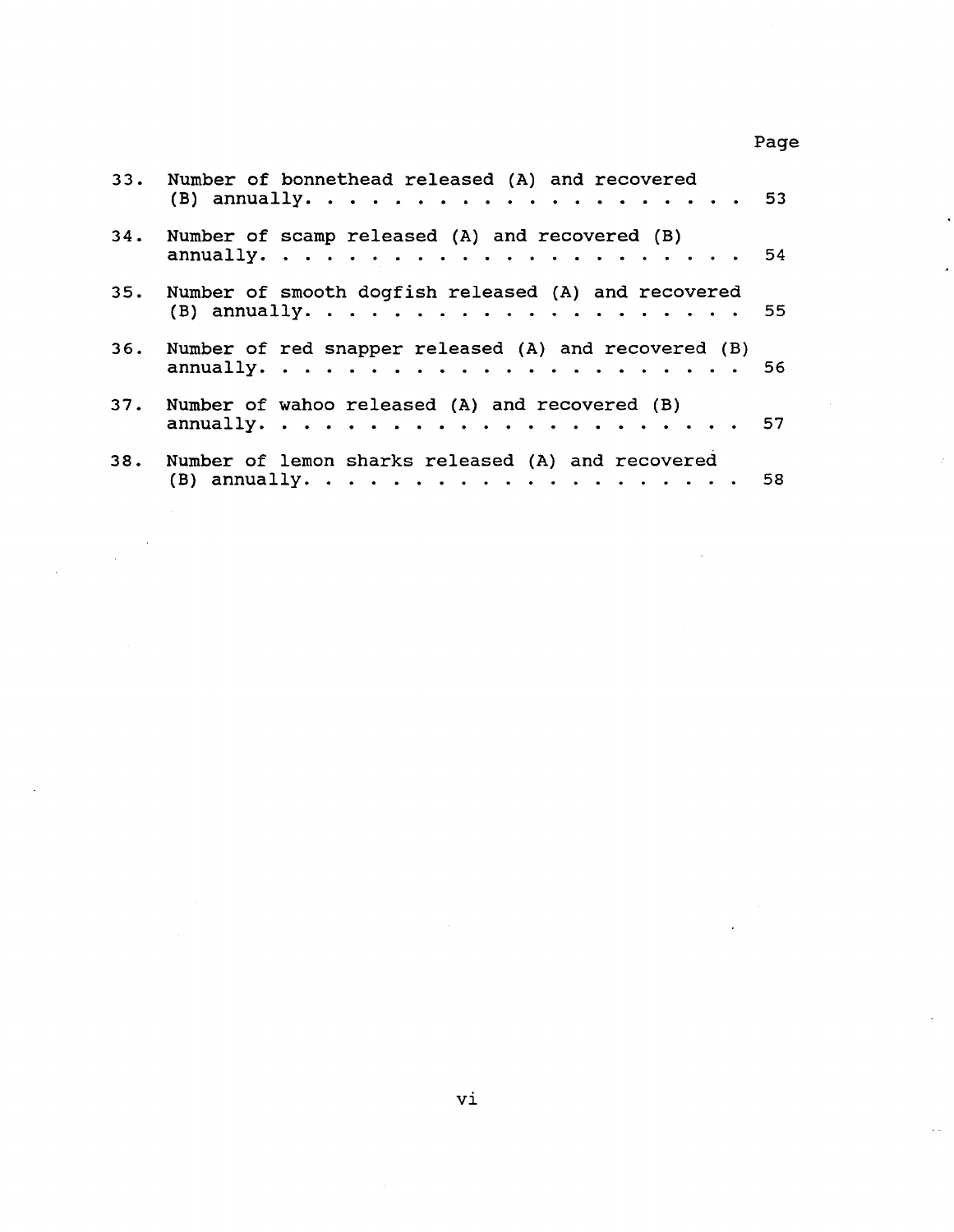### **INTRODUCTION**

South Carolina's Marine Game Fish Tagging Program (MGFTP) began in 1974 under the direction of David Cupka. Following Cupka, Charles Moore, Donald Hammond and Kay Davy assumed supervision of the program. Operated by the South Carolina Wildlife and Marine Resources Department's Office of Fisheries Management, it was initiated with a contribution from the Charleston based South<br>Carolina Saltwater Sportfishing Association. Since 1991, it has Carolina Saltwater Sportfishing Association. received funding from the U.S. Fish and Wildlife Service's Sport<br>Fish Restoration Act. This tagging program has proven to be This tagging program has proven to be valuable not only for the information gathered on different species of game fish but also for promoting conservation among saltwater anglers.

The program is unique in that it is the only state operated fish tagging program on the East Coast that encourages the direct<br>participation of the public. The other large East Coast participation of the public. cooperative tagging programs are operated by the National Marine Fisheries Service. One program based in Miami encourages the tagging of billfish, and another in Rhode Island primarily tags sharks. Both of these programs have been operating successfully for over three decades.

Tagging fish is not a recent phenomenon. It was first mentioned in a fishing guide published in 1653 (Walton) . Since the early 1940's, there have been numerous tagging operations conducted by scientists. It has only been in recent years that anglers have<br>become involved in tagging the fish they catch. With the become involved in tagging the fish they catch. cooperation of anglers, a greater number of fish are tagged and much valuable information is gathered. This program, like other cooperative tagging programs, gives anglers the chance to assist in scientific research and also helps in conservation of fisheries resources.

Since 1974, nearly 6,000 participants comprised of recreational anglers, charterboat captains, headboat captains and commercial fishermen participated in the program. While most commercial fishermen participated in the program. participants reside in South Carolina, fishermen from 40 states, Bimini, Canada and Japan have also participated. tagged over 42,000 fish of 96 species representing 35 families. While this program targeted specific fish species, it also allowed anglers to tag within general categories, such as shark or grouper without any distinctions made for species. Nontarget species made up less than 1% of the total fish tagged and released.

since its inception, the MGFTP has used seven types of tags. Through trial and error, two types of tags emerged as best suited for use by this program. The tags the program has used for the past several years were developed and manufactured in Australia by Hallprint Ltd. These tags are streamlined and constructed of nontoxic material. When properly applied, they minimize the tagging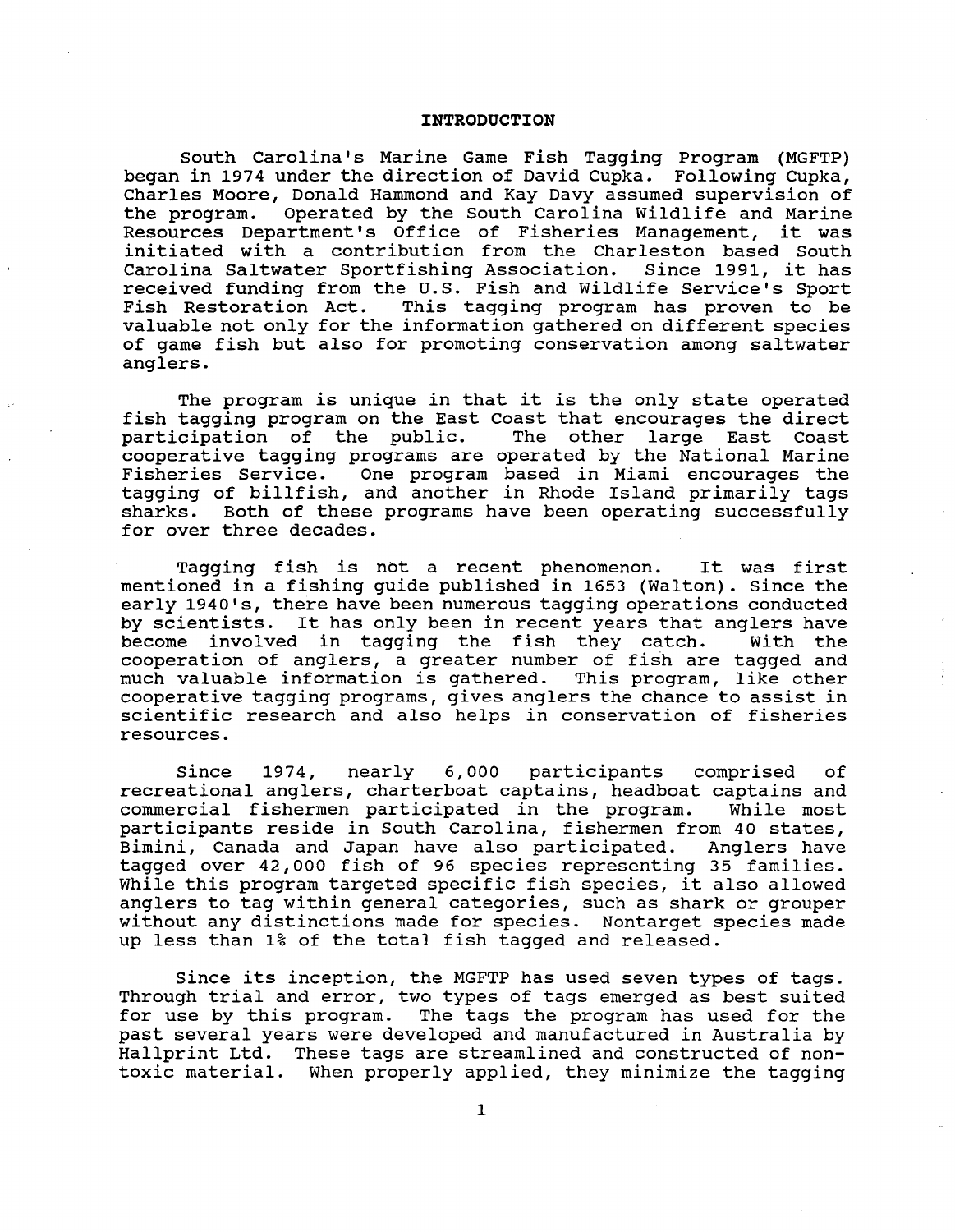injury to the fish. Most fish recaptured even after several years after tagging have been reported in excellent condition with tags showing very little wear. The majority of tags were recovered with the legend and both sets of tag numbers clearly legible.

While the program has grown continuously for nearly two decades, it has only been during the last few years that it has developed into a major tagging program recognized worldwide. This has resulted from a combination of the public becoming more environmentally conscious and the establishment of bag limits and minimum and maximum size limits on an increasing number of marine game fish.

### **METHODS**

Fishermen requesting to participate in the MGFTP for the first time are supplied with a kit containing five tags, an applicator and instructions. Anglers who have become active participants are given kits containing ten tags. Anglers receiving their first<br>large fish tags are supplied with an applicator tip and large fish tags are supplied with an applicator instructions on how to assemble a tagging pole. Small fish tagging kits given to new participants contain an applicator ready for use.

To keep track of tag numbers, files are maintained with the angler's name, address and the assigned range of tag numbers. Fishermen receiving tagging kits are asked not to give them to other anglers without first notifying the tagging office. Anglers<br>who choose not to use their tags are asked to return them. In who choose not to use their tags are asked to return them. order to remove them from the files, anglers are also asked to report any lost or damaged tags.

A brochure was developed to promote the program and to serve as an instructional guide. The brochure gives a brief history of the program, what steps to take if a tagged fish is caught, and how to tag large and small fish. Also included are instructions on how to construct a tagging pole for tagging large fish, and a list of the species of fish that are eligible for tagging. angler in identification, most fish are also pictured on the cover of the brochure. The common names of fish listed in the brochure are those recognized by the American Fisheries Society.

A system, implemented in 1991, awards anglers who report tag recaptures. The reward is a white, golf style cap with the tagging program emblem over the visor. One cap is given per recapture reported. Anglers reporting multiple recaptures are given the choice of receiving several caps or a single cap. Caps reported lost or stolen are not replaced.

All tags are yellow in color and are printed with the program's address, the word "reward" and a unique sequential tag code (see appendix). The tag code consists of a single letter followed by a six digit number printed on both ends of the tag in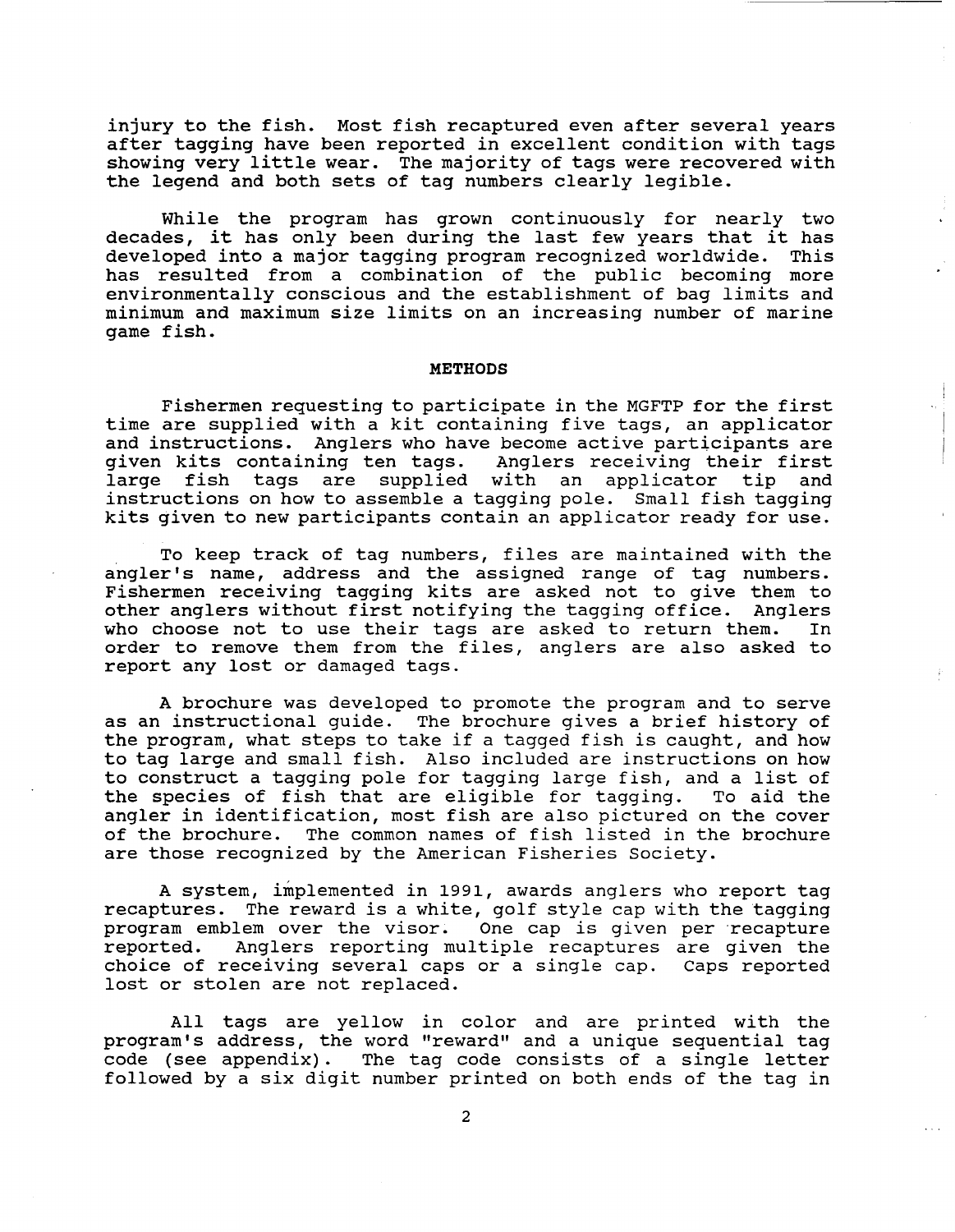case one end is mutilated.

Before 1987, a cinch-up spaghetti tag manufactured by Floy Tag and Manufacturing of seattle, Washington was used on fish weighing less than ten pounds (4.5 kg). The legend part of the tag measured 2.5 inches (6.4 em). It was replaced by a cinch-up spaghetti tag with a legend measuring 4.5 inches (11.4 cm) manufactured by Hallprint, Ltd. of Australia. All of the tags used since 1987 are manufactured by Hallprint.

In 1988, a new dart tag design was introduced into the program. The dart tag consists of a 3.7 inch (9.3 cm) streamer<br>with a single barb head 0.5 inches (1.2 cm) long. Anglers are with a single barb head  $0.5$  inches  $(1.2 \text{ cm})$  long. advised to use the small dart tag on fish weighing less than ten pounds (4.5 kg). Dart tags are applied to fish with an applicator consisting of a sharpened steel cannula mounted in a 5/8 inch (1.7 cm) diameter wooden dowel 4.75 inches (12 cm) in length. The cm) diameter wooden dowel 4.75 inches (12 cm) in length. cannula is longer and slightly larger in diameter than the tag so that during application the tag is not restricted when the<br>applicator is withdrawn. The tag is inserted below the spinous The tag is inserted below the spinous dorsal fin at a 45° angle that will allow the barb to anchor among the pterygiophores. Anglers are advised to pull lightly on the tag<br>to ensure the barb's placement on the internal fin rav spine. The to ensure the barb's placement on the internal fin ray spine. tag works best on fish weighing less than ten pounds. Larger fish usually have thick musculature surrounding the pterygiophores which prohibits proper insertion of the small dart tag.

Once in place, it is extremely difficult to remove the tag without causing injury to the fish or distortion of the tag streamer. Small fish are usually tagged in the boat. A soft, wet towel placed over the eyes and head of the fish helps to calm it. After tagging and measuring, the fish is gently released. The tagging process usually takes only a few seconds. If the fish tagging process usually takes only a few seconds. appears stressed, anglers are advised to gently cradle the fish in the water until it revives. Small fish are revived by holding in the water and allowing water to pass over the gills or by moving the fish backward and forward in the water. Anglers are asked not to place their fingers in the eyes or gills of fish.

Anglers are asked to inspect fish caught bearing tags. If both the tag and the fish are in good condition, the angler is asked to record the tag number, the length of the fish and to rerelease the fish with tag attached. If the angler can not read the tag number, the tag should be removed and a new tag placed in the fish. Anglers are requested to report pertinent information on Anglers are requested to report pertinent information on recaptures and re-releases promptly.

When fighting large fish, anglers are advised to bring the fish to the boat as quickly as possible, but it should be "played'' sufficiently in order to permit tagging without having to use too much force to restrain it. Large fish are left in the water alongside the boat. If necessary, a release gaff or lasso can be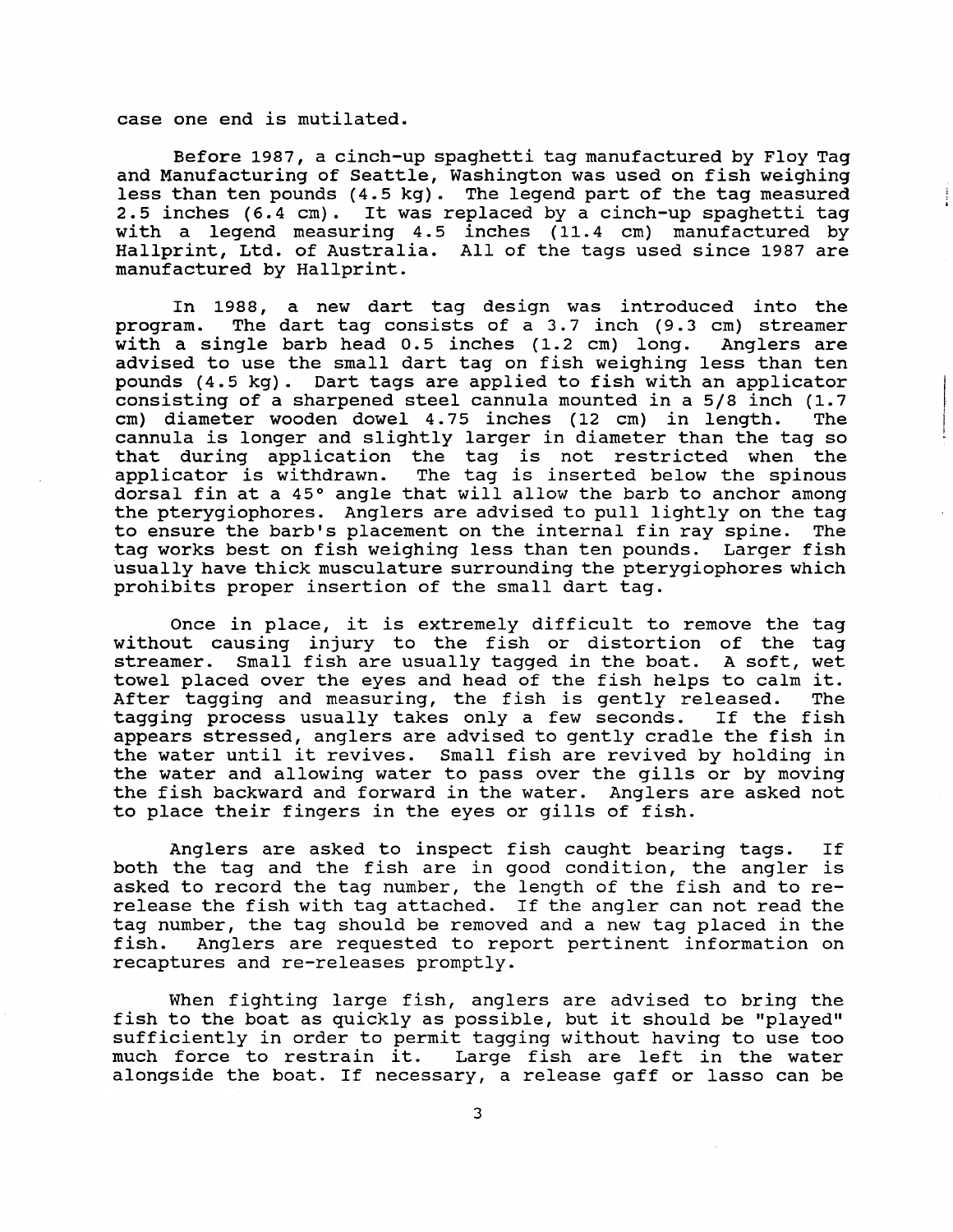used to hold the fish close to the boat. Anglers are asked to inspect both sides of large fish for tags already in place. If a tag is present and the angler is unable to read the tag number, it should be removed and a new one implanted. Tag recoveries should be reported as soon as possible. Anglers are asked to use the larger stainless steel harpoon tag on fish weighing more than ten pounds (4.5 kg).

The harpoon tag consists of a streamer measuring 5.3 inches (13.5 em) long attached to a stainless steel angled head 1.3 inches (3.3 em) long and 0.3 inches (0.8 em) wide. The streamer portion of the tag is constructed out of polyethylene over a stainless<br>steel wire which connects the head to the streamer. The tagging steel wire which connects the head to the streamer. process consists of placing the tag on a slotted stainless steel<br>applicator which is mounted on a wooden or metal pole. A rubber applicator which is mounted on a wooden or metal pole. band is used to hold the tag firmly to the tagging pole. To properly insert the tag, the angler takes a position slightly behind the fish and implants the tag in the dorsal musculature below the dorsal fin. If the hook can not be removed, the leader should be cut as close to the hook as is possible.

Following the release of a tagged fish, the angler is asked to record the location, date, species, length, weight, and angler's name and address on the tag card (see appendix) . Anglers are encouraged to complete the tag cards at the time of tagging so the information will not be confused with fish subsequently tagged and to return the tag cards promptly.

When a card is received, it is assigned codes for the angler, species and location, and is categorized. Lengths and weights are converted into decimal equivalents and the card is checked for additional tag requests. Tag requests are filled as soon as possible. Tagging information is key punched into a database possible. Tagging information is key punched into a database<br>system. Once the data have been entered on computer and checked once the data have been entered on computer and checked for errors, the card is filed.

When a recovery is reported, the original release information<br>etrieved for comparison with the recapture data. Minimum is retrieved for comparison with the recapture data. distance moved, net direction of movement, days at liberty and growth are calculated. This information is then provided to both the angler who tagged the fish and to the angler who reported the recapture. These letters of acknowledgement give the participants a full history of the fish. The angler who recaptured the tagged fish receives a cap bearing the tagging program logo as a reward.

### RESULTS

From 1974 through 1992, cooperating anglers tagged over 42,000 marine fishes of 96 species representing 35 families (Table 1) . Of these, 52 species in 20 families were considered target species.

4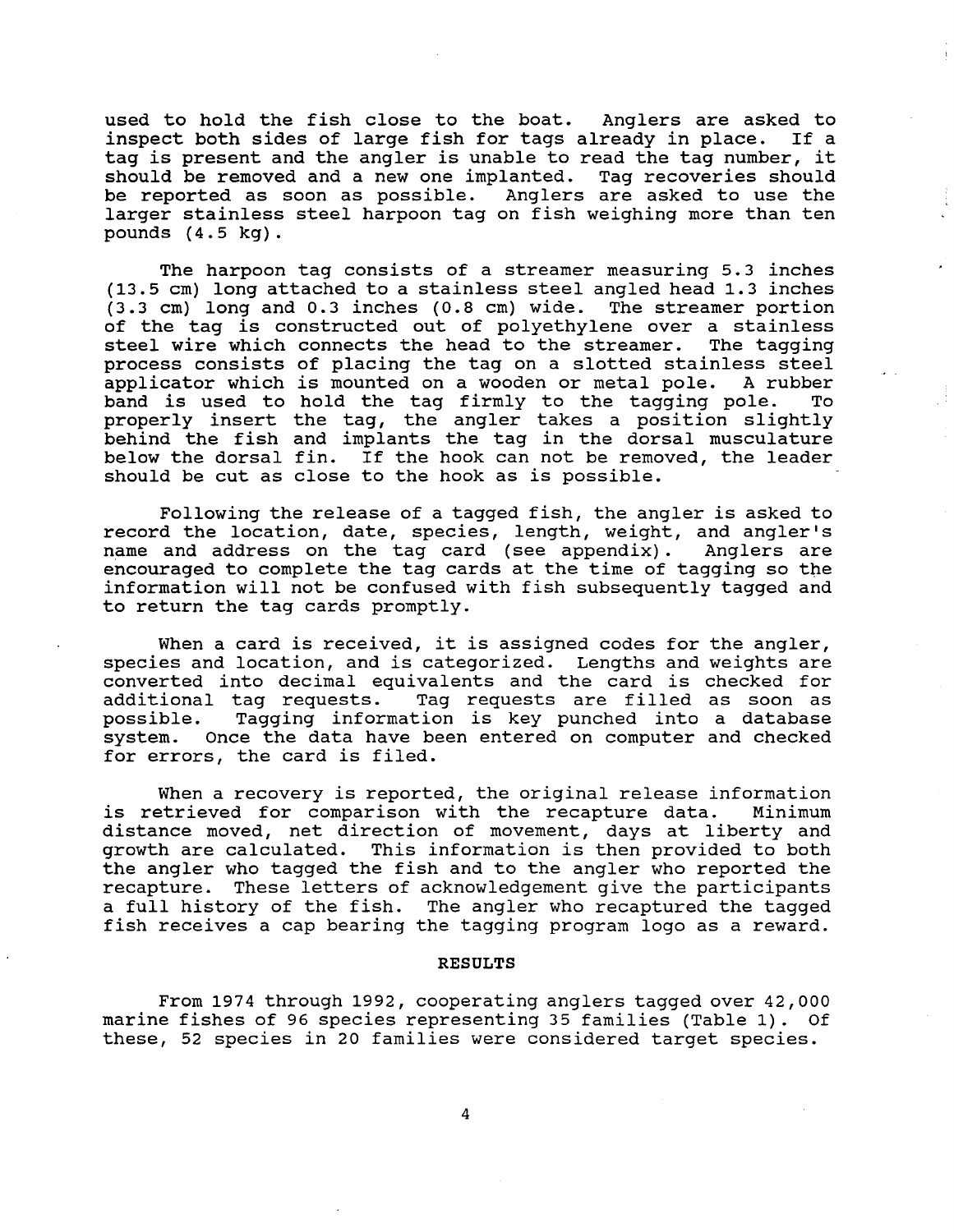**Table 1.** Numbers of target fishes tagged and recovered in the Marine Game Fish Tagging Program, 1974-1992.

 $\frac{1}{2}$ 

| Scientific name                                 | Common name                  |       | <b>Tagged Recovered</b> |
|-------------------------------------------------|------------------------------|-------|-------------------------|
| Sciaenops ocellatus                             | Red drum                     | 18366 | 2158                    |
| Cynoscion nebulosus                             | Spotted seatrout             | 11082 | 273                     |
| Bothidae                                        | Flounders                    | 1348  | 105                     |
| Morone saxatilis                                | Striped bass                 | 1051  | 97                      |
| Archosargus probatocephalus                     | Sheepshead                   | 1028  | 99                      |
| Scomberomorus maculatus                         | Spanish mackerel             | 854   | 9                       |
| Sphyraena barracuda                             | Great barracuda              | 671   | 26                      |
| Pomatomus saltatrix                             | Bluefish                     | 663   | 18                      |
| Scomberomorus cavalla                           | King mackerel                | 661   | 8                       |
| Centropristis striata                           | Black sea bass               | 618   | 55                      |
| Seriola sp.                                     | Amberjack                    | 537   | 35                      |
| Caranx hippos                                   | Crevalle jack                | 515   | 5                       |
| Istiophorus platypterus                         | Sailfish                     | 463   | 7                       |
| Mycteroperca microlepis                         | Gag                          | 428   | 22                      |
| Carcharhinidae                                  | Requiem sharks               | 405   | 23                      |
| Chaetodipterus faber                            | Atlantic spadefish           | 397   | 3                       |
| Pogonias cromis                                 | Black drum                   | 350   | 57                      |
| Paralichthys lethostigma                        | Southern flounder            | 272   | 22                      |
| Makaira nigricans                               | Blue marlin                  | 254   | 3                       |
| Carcharhinus limbatus                           | Blacktip shark               | 219   | 6                       |
| Rachycentron canadum                            | Cobia                        | 209   | 16                      |
| Cynoscion regalis                               | Weakfish                     | 164   |                         |
| Megalops atlanticus                             | Tarpon                       | 151   | 1                       |
| Euthynnus alletteratus                          | Little tunny                 | 148   | 1                       |
| Rhizoprionodon terraenovae                      | Atlantic sharpnose shark 137 |       | 1                       |
| <i>Elops saurus</i>                             | Ladyfish                     | 126   |                         |
| Carcharhinus plumbeus                           | Sandbar shark                | 109   |                         |
| Tetrapturus albidus                             | White marlin                 | 103   |                         |
| Coryphaena hippurus                             | Dolphin                      | 103   | ı                       |
| <i>Trachinotus carolinus</i>                    | Florida pompano              | 79    | 3                       |
| Paralichthys dentatus                           | Summer flounder              | 63    |                         |
| Sphyrna tiburo                                  | Bonnethead                   | 55    | 1                       |
| Sphyrnidae                                      | Hammerhead sharks            | 53    |                         |
| Serranidae                                      | Sea basses                   | 29    |                         |
| Mycteroperca phenax                             | Scamp                        | 28    | $\overline{\mathbf{c}}$ |
| Mustelus canis                                  | Smooth dogfish               | 24    | $\mathbf{1}$            |
| Lutjanus campechanus                            | Red snapper                  | 22    | $\mathbf{1}$            |
| Sarda sarda                                     | Atlantic bonito              | 22    |                         |
| Sphyrna lewini                                  | Scalloped hammerhead         | 21    |                         |
| Acanthocybium solanderi                         | Wahoo.                       | 16    | 1                       |
| Carcharhinus obscurus                           | Dusky shark                  | 15    |                         |
| Galeocerdo cuvieri                              | Tiger shark                  | 13    |                         |
| <i>Negaprion brevirostris</i>                   | Lemon shark                  | 13    | 2                       |
| Mycteroperca interstitialis Yellowmouth grouper |                              | 13    |                         |
| Thunnus albacares                               | Yellowfin tuna               | 13    |                         |
| Epinephelus drummondhayi                        | Speckled hind                | 9     |                         |
| Rhomboplites aurorubens                         | Vermilion snapper            | 8     |                         |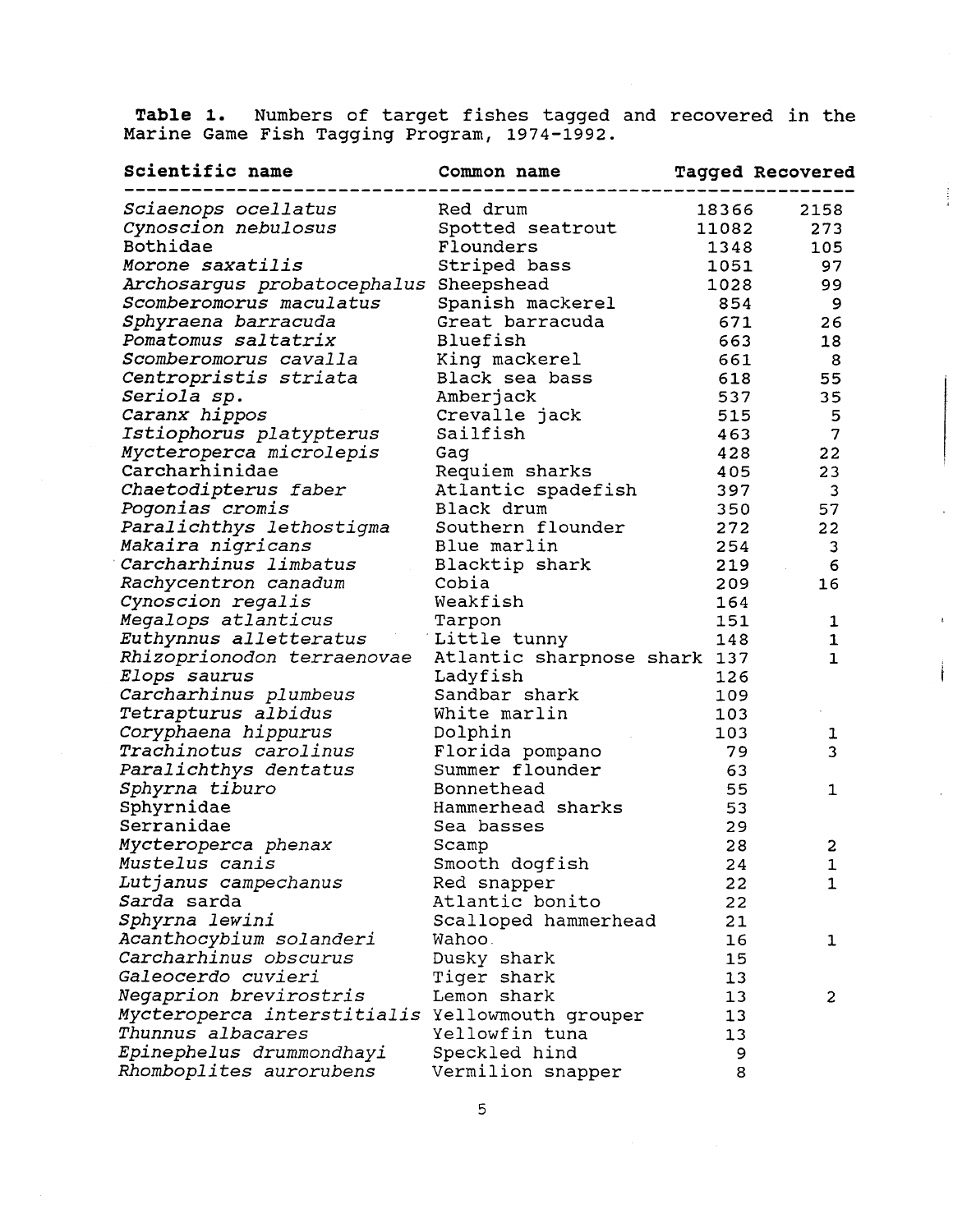| Euthynnus pelamis               | Skipjack tuna      | 8          |           |
|---------------------------------|--------------------|------------|-----------|
| Odontaspis taurus               | Sand tiger         | 6          |           |
| Squalus acanthias               | Spiny dogfish      | 5          |           |
| Ginglymostoma cirratum          | Nurse shark        | 4          |           |
| Carcharhinus acronotus          | Blacknose shark    | 4          |           |
| Sphyrna mokarran                | Great hammerhead   | 4          |           |
| Epinephelus niveatus            | Snowy grouper      | 4          |           |
| Epinephelus striatus            | Nassau grouper     | 4          |           |
| Carcharhinus falciformis        | Silky shark        | 2          |           |
| Epinephelus guttatus            | Red hind           | 2          |           |
| Thunnus alalunga                | Albacore           | 2          |           |
| Carcharhinus leucas             | Bull shark         |            |           |
| Sphyrna zygaena                 | Smooth hammerhead  |            |           |
| <i>Epinephelus adscensionis</i> | Rock hind          |            |           |
| Tetrapturus pfluegeri           | Longbill spearfish |            |           |
| Total                           |                    | 41981      | 3061      |
| Non-targeted species            |                    | <u>341</u> | <u>35</u> |
|                                 |                    | 42322      | 3096      |

Target species made up 99.1% of the total fish tagged and released.

In the first twelve years of the MGFTP, fewer than 500 fish were tagged annually (Figure 1). In 1986, with the enactment of red drum *(Sciaenops ocellatus)* and spotted seatrout *(Cynoscion nebulosus)* size limits, more anglers were inclined to tag their undersize fish before releasing. As tagging caught on, it carried over to other species and to all sizes of red drum and spotted seatrout. Once anglers were accustomed to tagging and releasing, it became a regular part of their fishing routine. Nearly 85% of the fish were tagged after 1986.

Participation and activity in the MGFTP increased steadily<br>little promotional effort (Figures 2 and 3). This program with little promotional effort (Figures 2 and 3). grew primarily as a result of anglers' interest in the concept of<br>tag and release. Anglers not familiar with the MGFTP observed Anglers not familiar with the MGFTP observed other anglers tagging and inquired how they could become involved. Sportfishing clubs and fishing related events requested program personnel to give talks and demonstrations related to tagging. Many fishing clubs integrated tagging into their tournament format and established award categories for those anglers who chose to tag their fish. Over the years, fish tagging has become a normal part of sportfishing along the South Carolina coast (Figure 4).

Along with sportfishing anglers, many charterboat and headboat captains have also been involved in tagging. Each year the number of fish tagged has increased except for the set back suffered as a result of hurricane Hugo, which struck the South Carolina coast in<br>September of 1989. Tagging was expected to exceed 6,000 fish in Tagging was expected to exceed 6,000 fish in that year but the hurricane hit during the peak fishing season for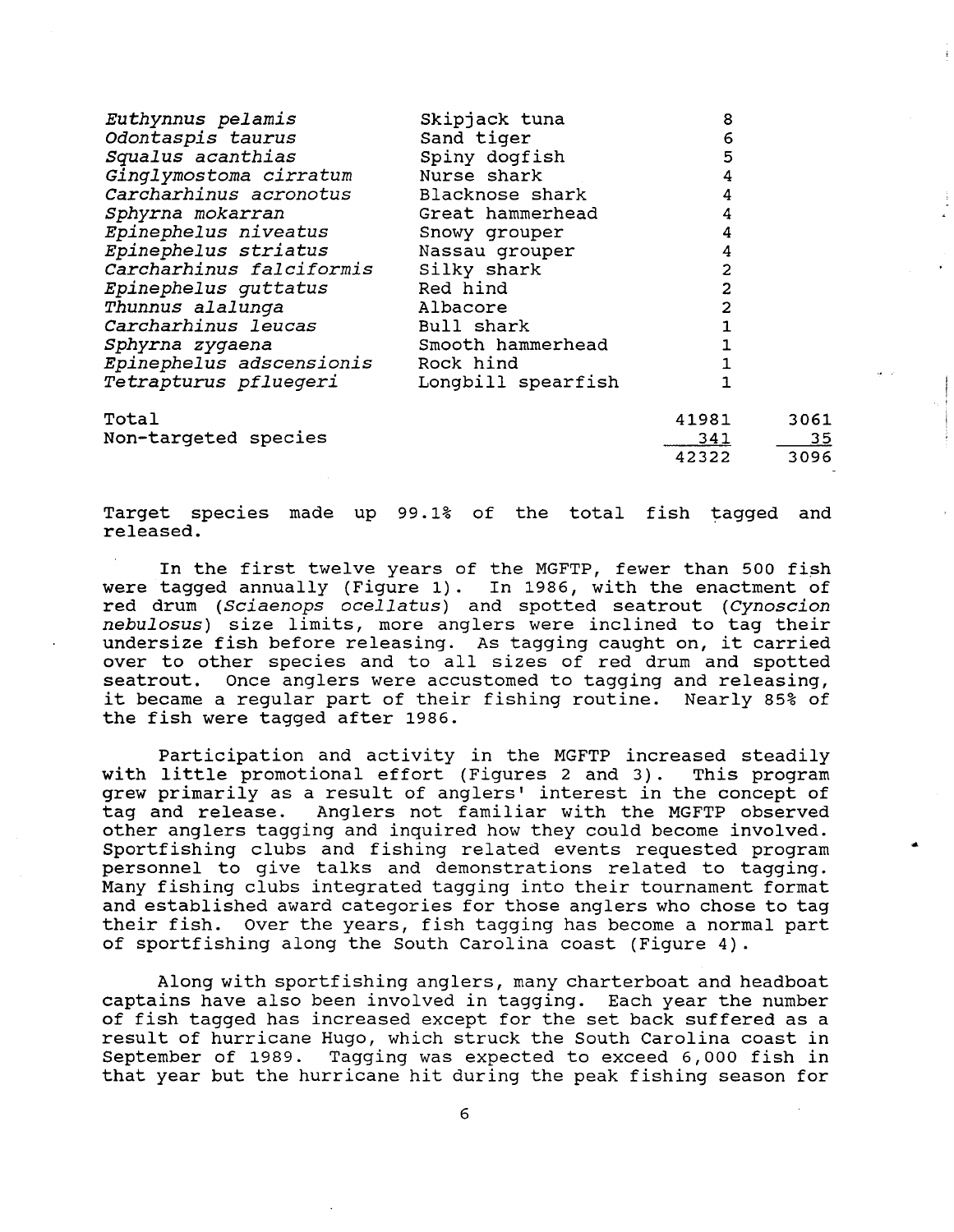red drum and spotted seatrout. Most of the fish tagged in 1989 red drum dha spected seatrear. Also, a hard freeze during late December of the same year did additional harm to the inshore fish populations.

During the latter part of 1989 and early 1990, many anglers were concentrating their efforts on repairs of their homes and businesses instead of fishing. As a result, inshore fishing and tagging were far below normal. In 1991, activity doubled over the previous year with over 8,000 fish being tagged. Activity continued to increase in 1992 with a 31% increase over 1991.

Coinciding with tagging activity, the number of tagged fish recoveries has increased each year (except following hurricane Hugo) and has remained at an overall recovery rate of approximately 7.3% (Figure 5). Tagged fish have been recovered as far north as Connecticut, as far west as Texas and as far south as Brazil (Figure 6). A great barracuda *(Sphyraena barracuda)* was recovered near Bimini, marking the first international recovery. marlin *(Makaira nigicans),* tagged in May 1992 off Georgetown, was recovered 750 nautical miles (nm) (1388.7 kilometers) east of Brazil. This was the first documented transequatorial crossing of a tagged Atlantic blue marlin.

Fiqure 1. Number of fish tagged annually in the Marine Game Fish Tagging Program, 1974-1992.



Year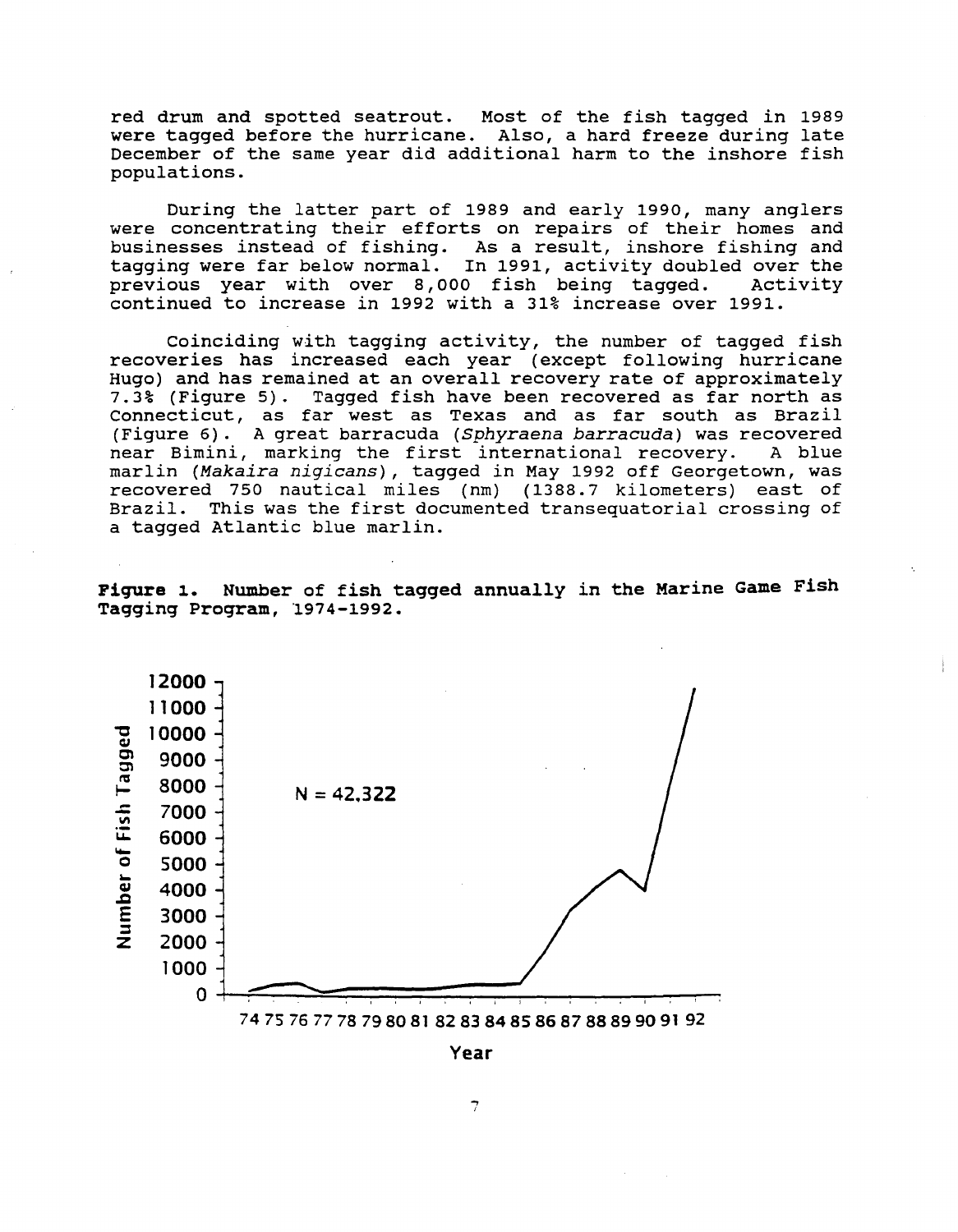Number of new participants added annually in the Marine Figure 2. Game Fish Tagging Program 1974-1992.



Figure 3. Number of tagging kits disbursed annually in the Marine Game Fish Tagging Program, 1974-1992.



Year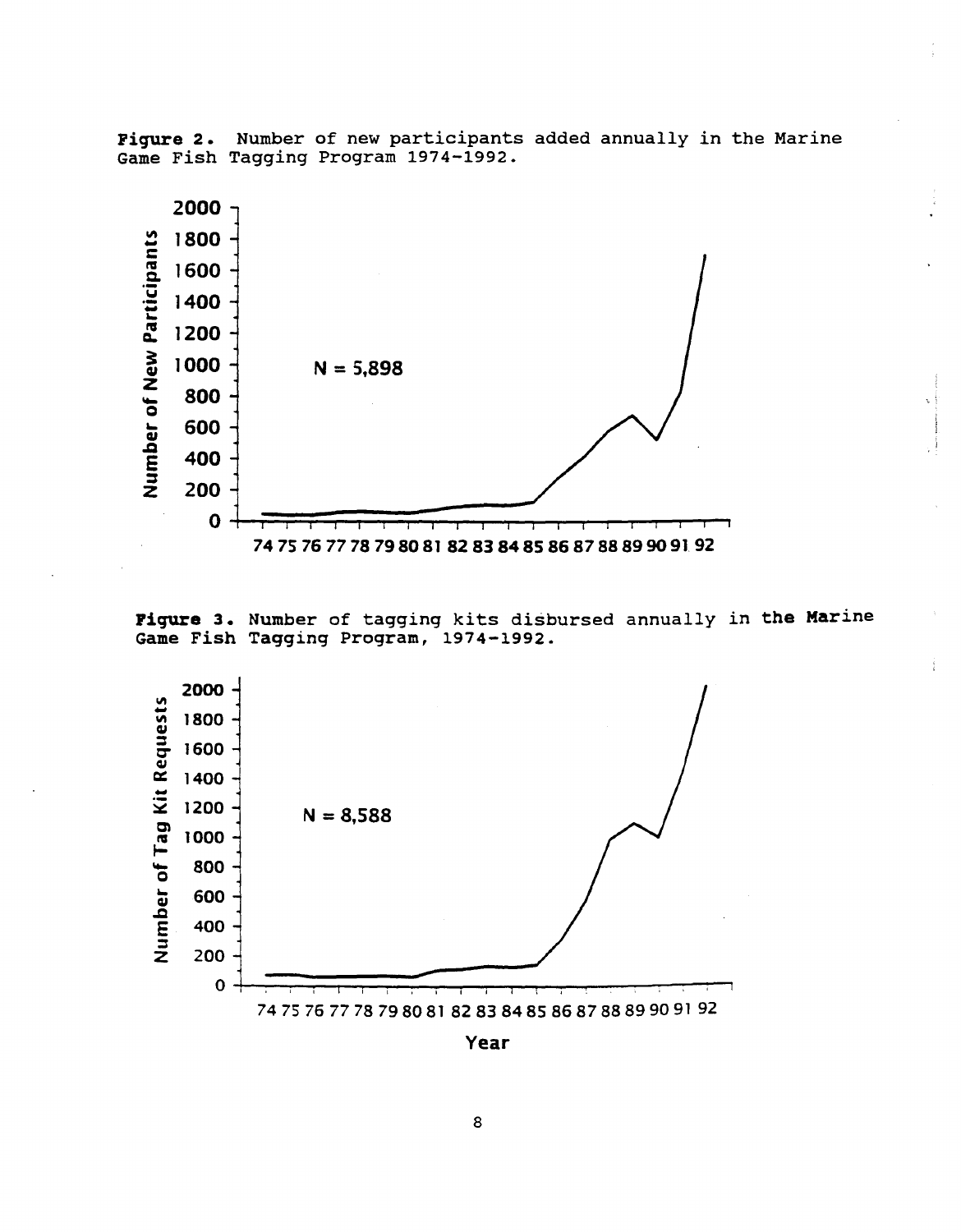

Does not include offshore releases  $\star$ 

## 9

# Figure 4. Locations of tagged fish releases\*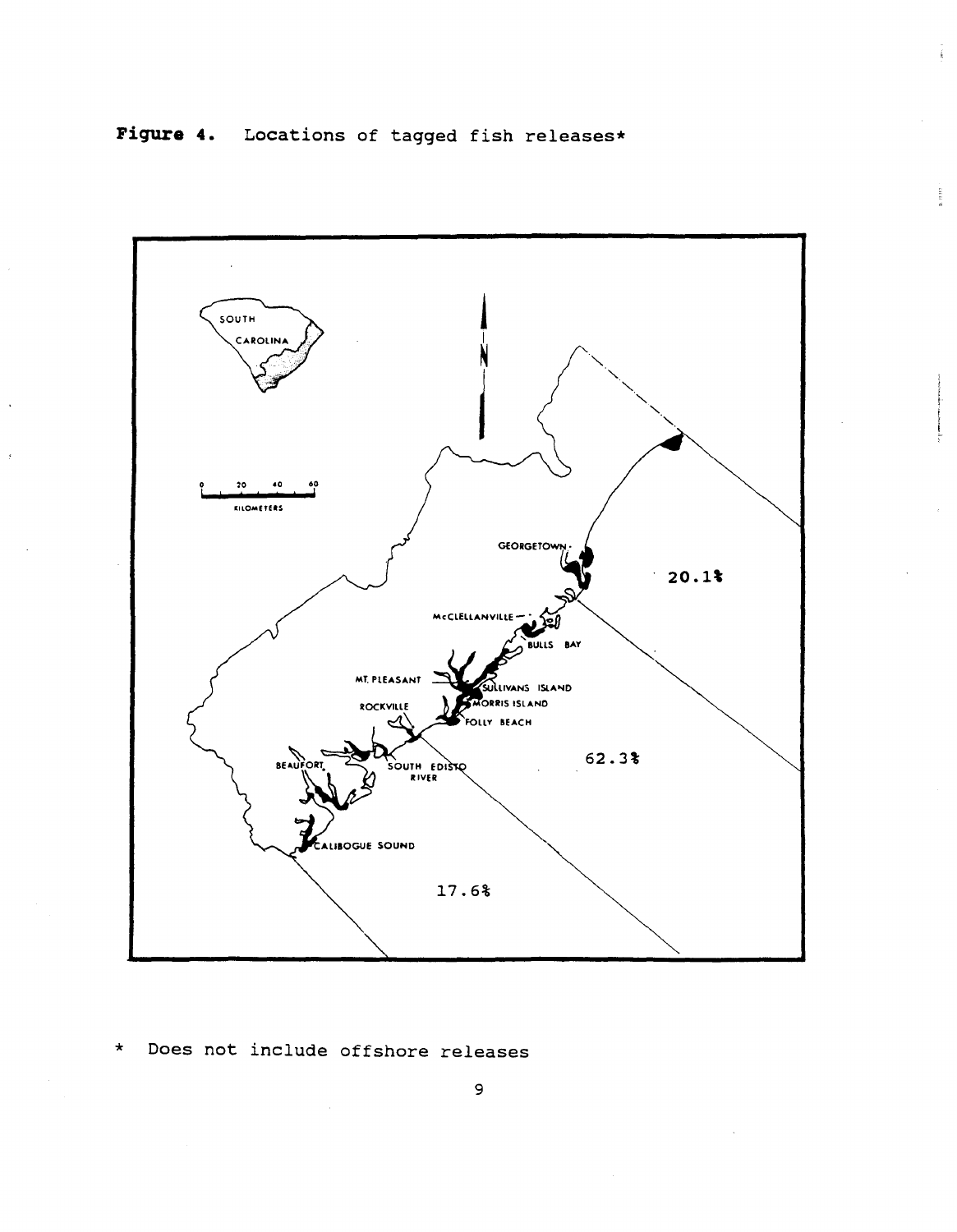

i<br>K



**Year** 

Figure 6.

Locations of recovered tagged fish

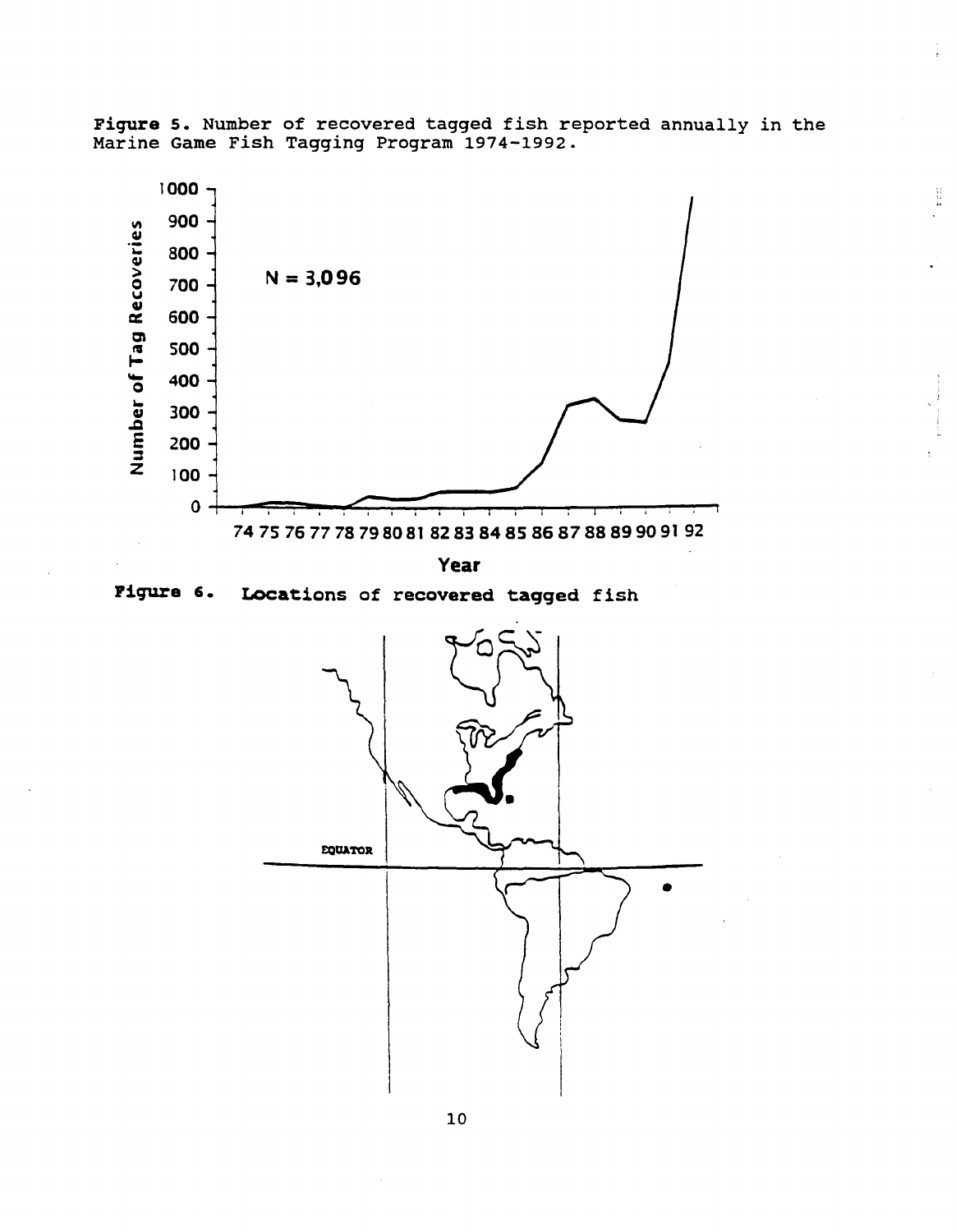#### **RESULTS BY SPECIES**

The following is a listing of target species for which there were recaptures. (Also see Appendices III and IV.)

### Red Drum *Sciaenops ocellarus*

Red drum consistently dominated tagging activity making up 43.4% of the total fish tagged. The angling quality and desirable food value have made red drum one of the most targeted inshore species in South Carolina. They are available year-round in South Carolina estuaries and are found over a wide geographic range encompassing many habitats and salinities. A euryhaline species, they have been recorded from fresh water (0.2 ppt; Perret, 1971) to hypersaline conditions of 75 ppt {Simmons, 1957). Most fishing activity occurs in tidal creeks and rivers, but fish are also often caught in the surf along ocean beaches.

During 1974 to 1992, 18,366 red drum were tagged by participating anglers and 2,158 tags were recovered (Figures 7 A and B) . Time at liberty ranged from 0 to 1818 days with a mean of 123 days. Nearly one third of the recaptures of tagged red drum occurred within the first month after tagging with 92.4% of all recoveries occurring within the first year. Only 1. 3% of the recaptures occurred after the second year of liberty.

No large scale movement was indicated by adult red drum. However, several small red drum were recaptured outside South Carolina (Table 2). These fish ranged from 9 to 14 inches (22.9 cm to 35.6 em) in length when tagged and grew to lengths of 12 to 19 inches (30.5 cm to 48.3 cm) at the time of recovery. Most movement was to the north, however, a few fish moved south. A 13 inch {33 em) juvenile red drum went 180 nm (333.3 km) south to Ponce Inlet, Florida in 70 days. Most small red drum did not move from the tagging location. Minimum distances traveled ranged from 0 to 180 nm (333.3 km) with a mean of 0.4 nm (0.74 km).

It is speculated that some small red drum may utilize the Intracoastal Waterway when traveling north. Several recaptures occurred at various points along the waterway. One fish that was tagged in the Charleston area was caught and released twice in the waterway, each time at a more northern location. Its final known recapture was in North Carolina. These results indicate some exchange of juvenile fish between "stocks".

Approximately 90% of the fish tagged were juveniles or subadults. Nearly 35% of the total were below the minimum legal size The establishment of year round size limits and creel limits have affected tagging. In particular, the red drum size limit enacted in 1986 required fish under 14 inches (35.6 cm) to be released. Consequently a small increase was seen in the number of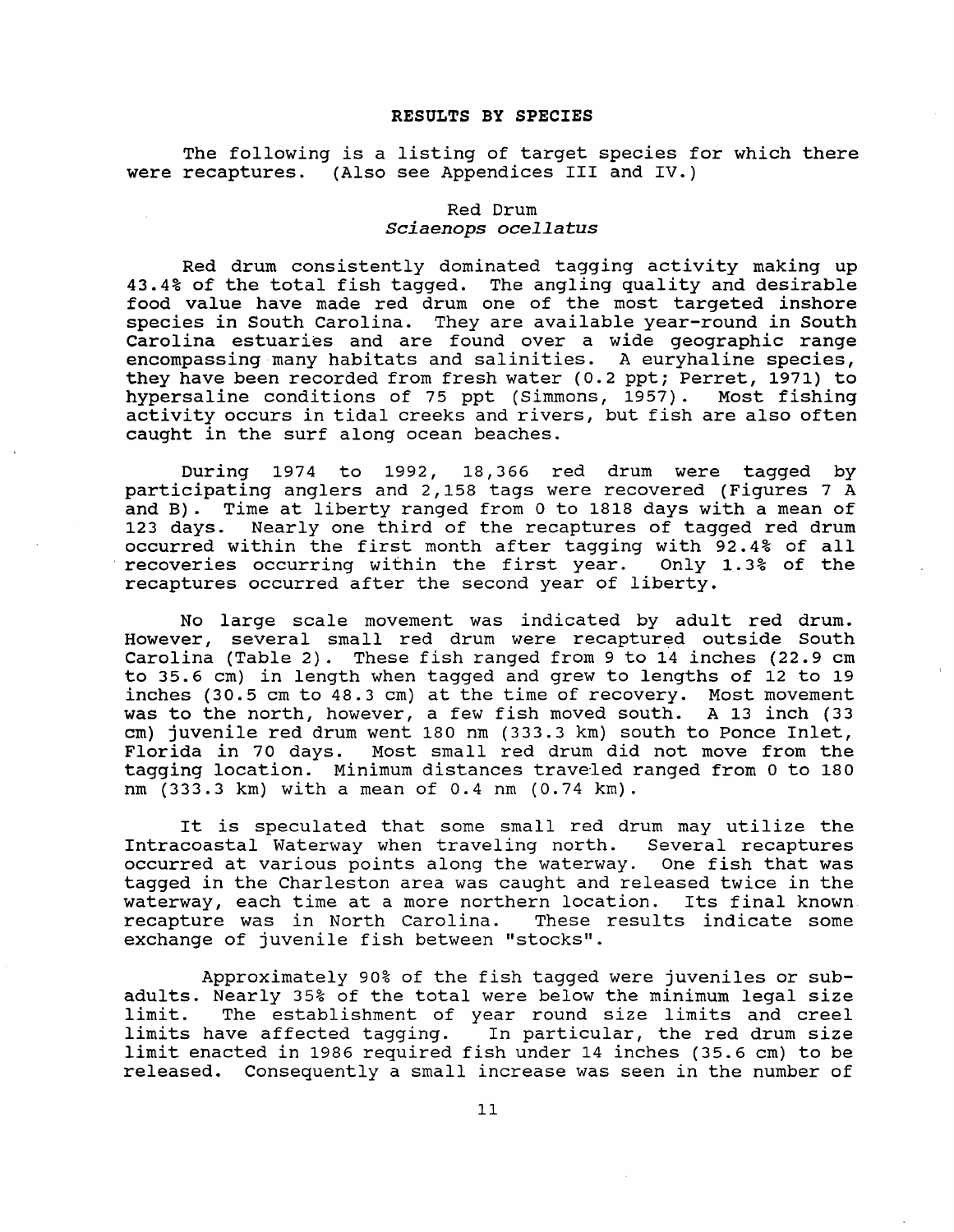Figure 7.



 $\frac{1}{2} \sum_{i=1}^{n} \frac{1}{2} \left( \frac{1}{2} \sum_{i=1}^{n} \frac{1}{2} \sum_{i=1}^{n} \frac{1}{2} \sum_{i=1}^{n} \frac{1}{2} \sum_{i=1}^{n} \frac{1}{2} \sum_{i=1}^{n} \frac{1}{2} \sum_{i=1}^{n} \frac{1}{2} \sum_{i=1}^{n} \frac{1}{2} \sum_{i=1}^{n} \frac{1}{2} \sum_{i=1}^{n} \frac{1}{2} \sum_{i=1}^{n} \frac{1}{2} \sum_{i=1}^{n} \frac{1}{2$ 

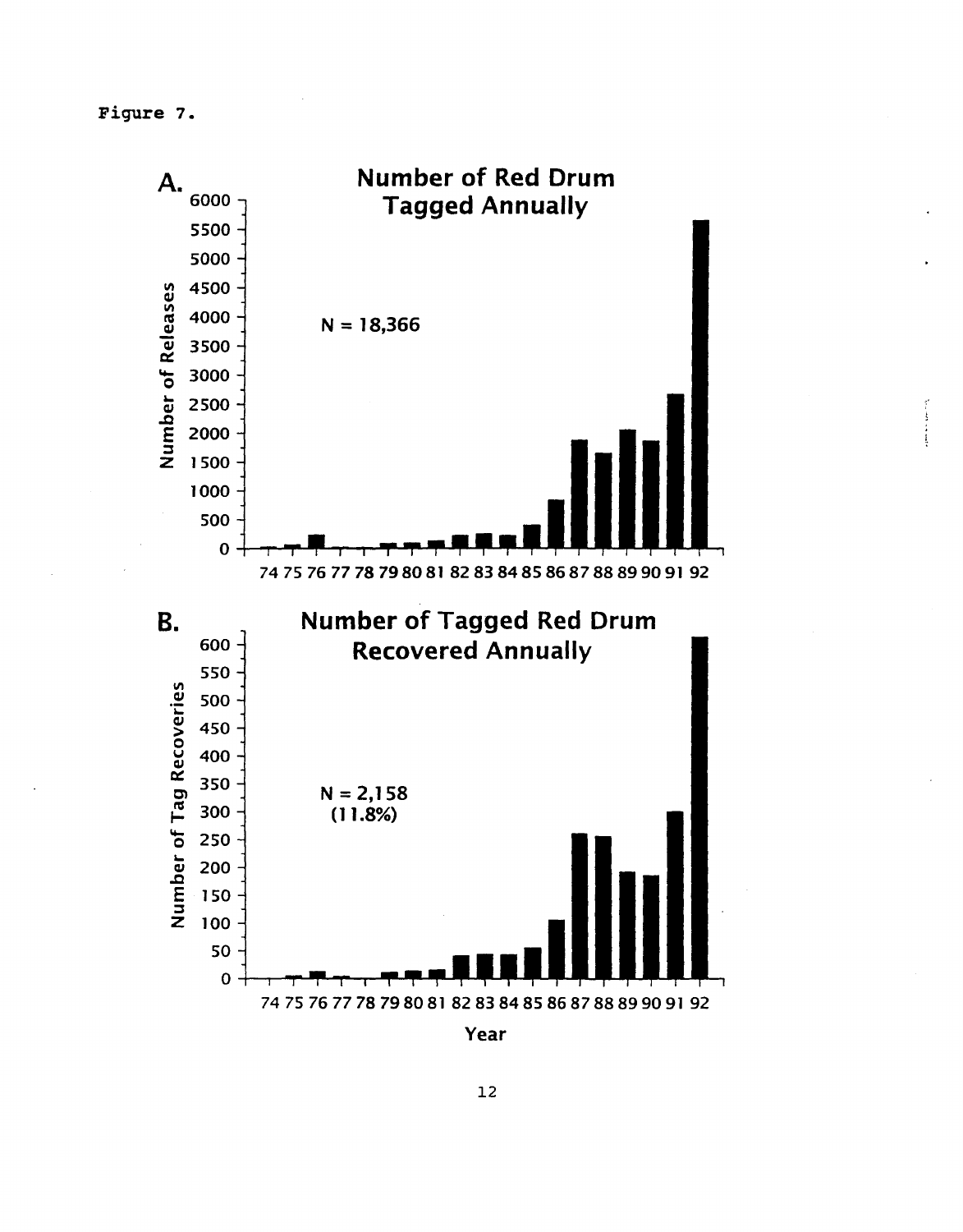fish being tagged in that size range. over 75% of fish in the 14 inch size range were reported as being exactly 14 inches when<br>tagged. Even though a fish 14 inches in length is legal, it Even though a fish 14 inches in length is legal, it appears many fishermen would rather release a borderline fish than keep it. A daily creel limit of one red drum per person per day for fish over 32 inches (81.3 em) in length was enacted to protect adults in the brood stock. Even with the creel limit, very few adult fish were tagged and released. This was due primarily to adult fish being concentrated offshore where they were less<br>accessible to anglers fishing from small boats. The recently accessible to anglers fishing from small boats. ( 1993) enacted maximum size limit of 27 inches ( 68. 6 em) may, however, result in additional increases in numbers of red drum tagged since fish of that size are estuarine residents.

Nearly 90% of fish measuring fourteen inches or less were tagged from July to October. Seventy-four percent of fish over 14 inches were tagged from August to December. Tagging peaked for fish less than 14 inches in August and for fish over 14 inches in October.

Growth rates of red drum averaged about one and a quarter inches (3.2 em) a month during the first year. Some fish, approximately 10 inches (25.4 em) in length, were reported growing up to two inches (5.1 em) in a single month during fall. Growth rate observations from tag recoveries in the Marine Game Fish Tagging Program were similar to growth rates determined in other states and in South Carolina (Wenner et al, 1990; Wenner, 1992).

Red .drum recoveries made up 69.9% of the total tagged fish recaptured. The overall recovery rate for red drum was 11.8%. The recovery of tagged fish in specific locations was higher. Some of the individual creeks and rivers in the Charleston area had recovery rates as high as 26.8%. The overall recovery rate for the coast was lower than the reported rate for other tagging studies conducted by the Marine Resources Division due possibly to the geographically widespread tagging and releasing of fish by many anglers along the coast instead of the concentrated efforts carried out by fishery scientists. Most anglers tag only a few fish at a time, unlike the extensive tagging activity conducted by fishery<br>scientists using nets to trap large numbers. Although many fish scientists using nets to trap large numbers. have been tagged by participating anglers, they are dispersed in small numbers throughout the coastal zone of South Carolina. The fact that fish are being caught by different methods (netting large numbers versus hooking individuals) may partly account for the difference in recapture rates between the MGFTP and other tagging studies.

**Table** 2. Tagged red drum recovered outside south Carolina.

| Tag Location Recovered |                 |     | Days Out Distance Tag-Angler Rec-Angler |         |
|------------------------|-----------------|-----|-----------------------------------------|---------|
| Broad River            | Ponce Inlet, FL | 70. | 180 L. Fox                              | B. Ross |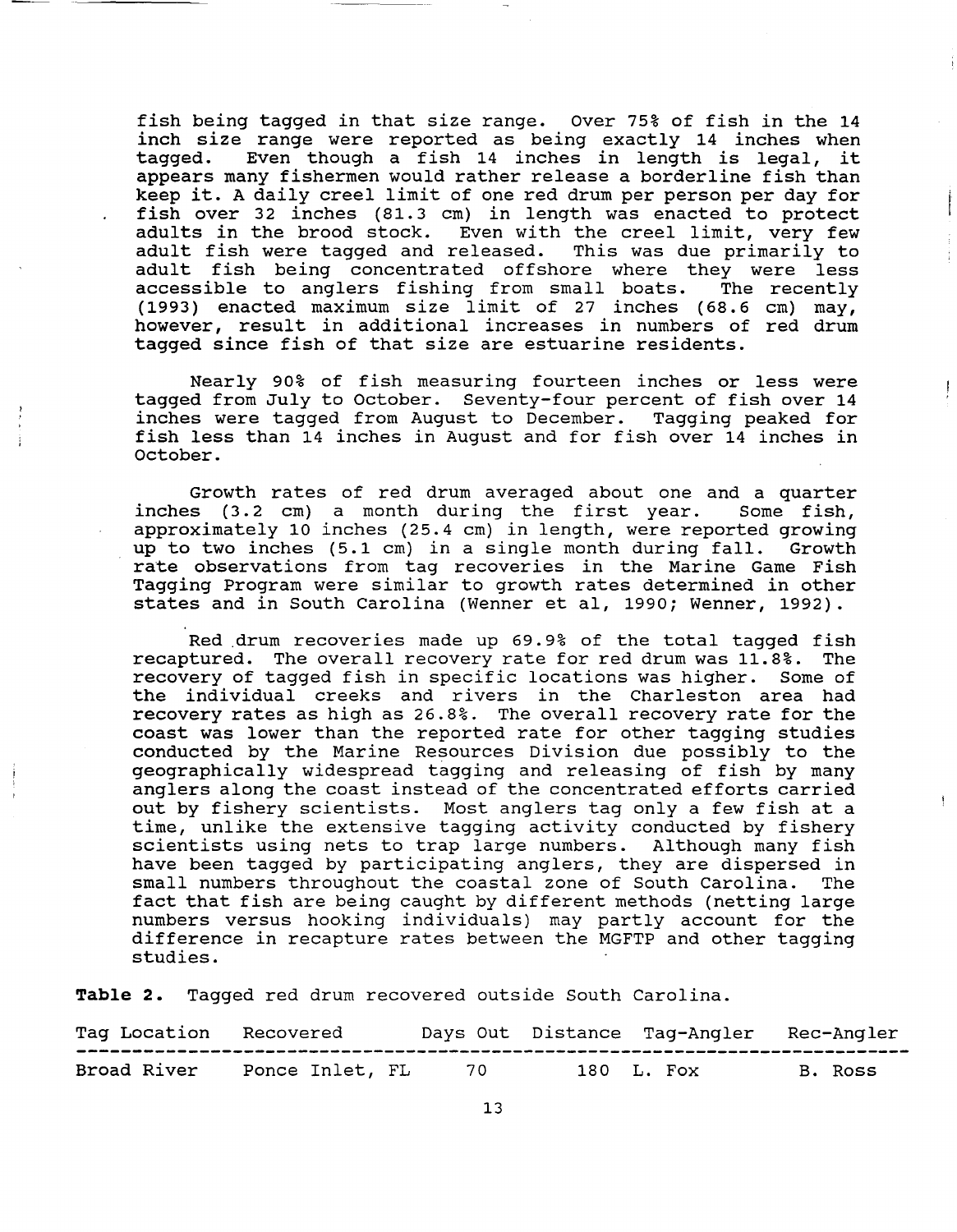| Beach, NC         | 94                                                                                                                                                                                                                                                                                                                                                          | 150                                                   |                                    | K. Gallery                                                                                                                                                                                                                                                                                                                                                       |
|-------------------|-------------------------------------------------------------------------------------------------------------------------------------------------------------------------------------------------------------------------------------------------------------------------------------------------------------------------------------------------------------|-------------------------------------------------------|------------------------------------|------------------------------------------------------------------------------------------------------------------------------------------------------------------------------------------------------------------------------------------------------------------------------------------------------------------------------------------------------------------|
| Satilla River, GA | 94                                                                                                                                                                                                                                                                                                                                                          | 150                                                   |                                    | J. Hale, Sr.                                                                                                                                                                                                                                                                                                                                                     |
| Browns Island, NC | 317                                                                                                                                                                                                                                                                                                                                                         | 130                                                   |                                    | K. Thomas                                                                                                                                                                                                                                                                                                                                                        |
| Wrightsville      |                                                                                                                                                                                                                                                                                                                                                             |                                                       |                                    |                                                                                                                                                                                                                                                                                                                                                                  |
| Beach, NC         | 48                                                                                                                                                                                                                                                                                                                                                          | 130                                                   |                                    | J. Kirby                                                                                                                                                                                                                                                                                                                                                         |
| Coswell Beach, NC | 75                                                                                                                                                                                                                                                                                                                                                          | 128                                                   |                                    | Johnson<br>H.                                                                                                                                                                                                                                                                                                                                                    |
| Savannah, GA      | 572                                                                                                                                                                                                                                                                                                                                                         | 127                                                   |                                    | V. Jones                                                                                                                                                                                                                                                                                                                                                         |
|                   | 138                                                                                                                                                                                                                                                                                                                                                         | 126                                                   |                                    | R. Simmons                                                                                                                                                                                                                                                                                                                                                       |
|                   | 102                                                                                                                                                                                                                                                                                                                                                         | 123                                                   |                                    | T. Gaskin                                                                                                                                                                                                                                                                                                                                                        |
|                   |                                                                                                                                                                                                                                                                                                                                                             | 119                                                   |                                    | E. Lewis                                                                                                                                                                                                                                                                                                                                                         |
|                   | 86                                                                                                                                                                                                                                                                                                                                                          | 118                                                   |                                    | J. Mallisin                                                                                                                                                                                                                                                                                                                                                      |
|                   |                                                                                                                                                                                                                                                                                                                                                             |                                                       |                                    | G. McDaniel                                                                                                                                                                                                                                                                                                                                                      |
|                   | 126                                                                                                                                                                                                                                                                                                                                                         | 113                                                   |                                    | D. Pigott                                                                                                                                                                                                                                                                                                                                                        |
|                   | 21                                                                                                                                                                                                                                                                                                                                                          |                                                       |                                    | C. Robinson                                                                                                                                                                                                                                                                                                                                                      |
|                   | 59                                                                                                                                                                                                                                                                                                                                                          | 109                                                   |                                    | B. Ward                                                                                                                                                                                                                                                                                                                                                          |
|                   |                                                                                                                                                                                                                                                                                                                                                             | 108                                                   |                                    | T. Hughes                                                                                                                                                                                                                                                                                                                                                        |
|                   |                                                                                                                                                                                                                                                                                                                                                             | 100                                                   |                                    | C. Mintz                                                                                                                                                                                                                                                                                                                                                         |
|                   |                                                                                                                                                                                                                                                                                                                                                             | 86                                                    |                                    | O. Odum                                                                                                                                                                                                                                                                                                                                                          |
|                   |                                                                                                                                                                                                                                                                                                                                                             |                                                       |                                    | G. Keeran                                                                                                                                                                                                                                                                                                                                                        |
|                   |                                                                                                                                                                                                                                                                                                                                                             |                                                       |                                    | C. Cook                                                                                                                                                                                                                                                                                                                                                          |
|                   | 40                                                                                                                                                                                                                                                                                                                                                          | 70                                                    |                                    | B. Nichols                                                                                                                                                                                                                                                                                                                                                       |
|                   |                                                                                                                                                                                                                                                                                                                                                             | 60                                                    |                                    | E. Ferguson                                                                                                                                                                                                                                                                                                                                                      |
|                   | 94                                                                                                                                                                                                                                                                                                                                                          | 60                                                    |                                    | C. Bell                                                                                                                                                                                                                                                                                                                                                          |
|                   | 294                                                                                                                                                                                                                                                                                                                                                         | 57                                                    |                                    | J. Smith                                                                                                                                                                                                                                                                                                                                                         |
|                   | 91                                                                                                                                                                                                                                                                                                                                                          |                                                       |                                    | N/A                                                                                                                                                                                                                                                                                                                                                              |
| Tybee Island, GA  |                                                                                                                                                                                                                                                                                                                                                             |                                                       |                                    | R. Doyle                                                                                                                                                                                                                                                                                                                                                         |
|                   | Wrightsville<br>Southport, NC<br>Brunswick, GA<br>Coswell Beach, NC<br>Holden Beach, NC<br>Long Beach, NC<br>Shallotte, NC<br>Holden Beach, NC<br>Ocean Isle, NC<br>Tub Inlet, NC<br>Long Beach, NC<br>Carolina Beach, NC<br>Tybee Island, GA<br>Long Beach, NC<br>Long Beach, NC<br>Tybee Island, GA<br>Tybee Island, GA<br>Ocean Isle, NC<br>Kingston, NC | 67<br>26<br>7<br>43<br>654<br>193<br>55<br>28<br>1314 | 117<br>110<br>81<br>77<br>45<br>45 | R. Conklin<br>G. Madlinger<br>D. Allen<br>V. Mickelsen<br>V. Mickelsen<br>D. Allen<br>J. Ohlandt<br>V. Mickelsen<br>W. Wolfe, III<br>E. Mickelsen<br>P. Chakides<br>R. Coon<br>J. Sproles<br>J. Benich<br>B. McDougal<br>M. Gross<br>J. Dixon<br>W. Wolfe, III<br>D. Allen<br>D. Allen<br>E. Bulwinkle<br>E. Bulwinkle<br>B. McDougal<br>G. Dickson<br>J. Hewitt |

## Spotted Seatrout *cynoscion nebulosus*

Spotted seatrout were the second most targeted species by recreational anglers fishing South Carolina's inshore waters (Low and Waltz, 1988). Consequently, they also ranked second in number<br>tagged (26.2% of the total fish tagged). During 1974 to 1992, tagged (26.2% of the total fish tagged). 11,082 spotted seatrout were tagged by participating anglers and 273 tags were recovered (Figures 8 A and B). Time at liberty ranged from o to 1042 days with a mean of 80.8 days. Nearly 75% of the recaptures occurred within three months after tagging. Only six fish were recaptured after the first year of liberty.

Results showed that spotted seatrout were not inclined to move long distances. Of those recaptured, the average distance traveled was only 1.3 nm (2.4 km). The greatest distance achieved was with a 12 inch (30.5 cm) seatrout traveling 115 nm (212.9 km) from North<br>Inlet to Topsail Beach, North Carolina in 85 days (Table 3). This Inlet to Topsail Beach, North Carolina in 85 days (Table 3). was a very unusual recapture for the program since all previous distances traveled ranged from 0 to 7 nm (13 km). The results indicate that most spotted seatrout remain in South Carolina's inshore estuarine waters for their entire lives.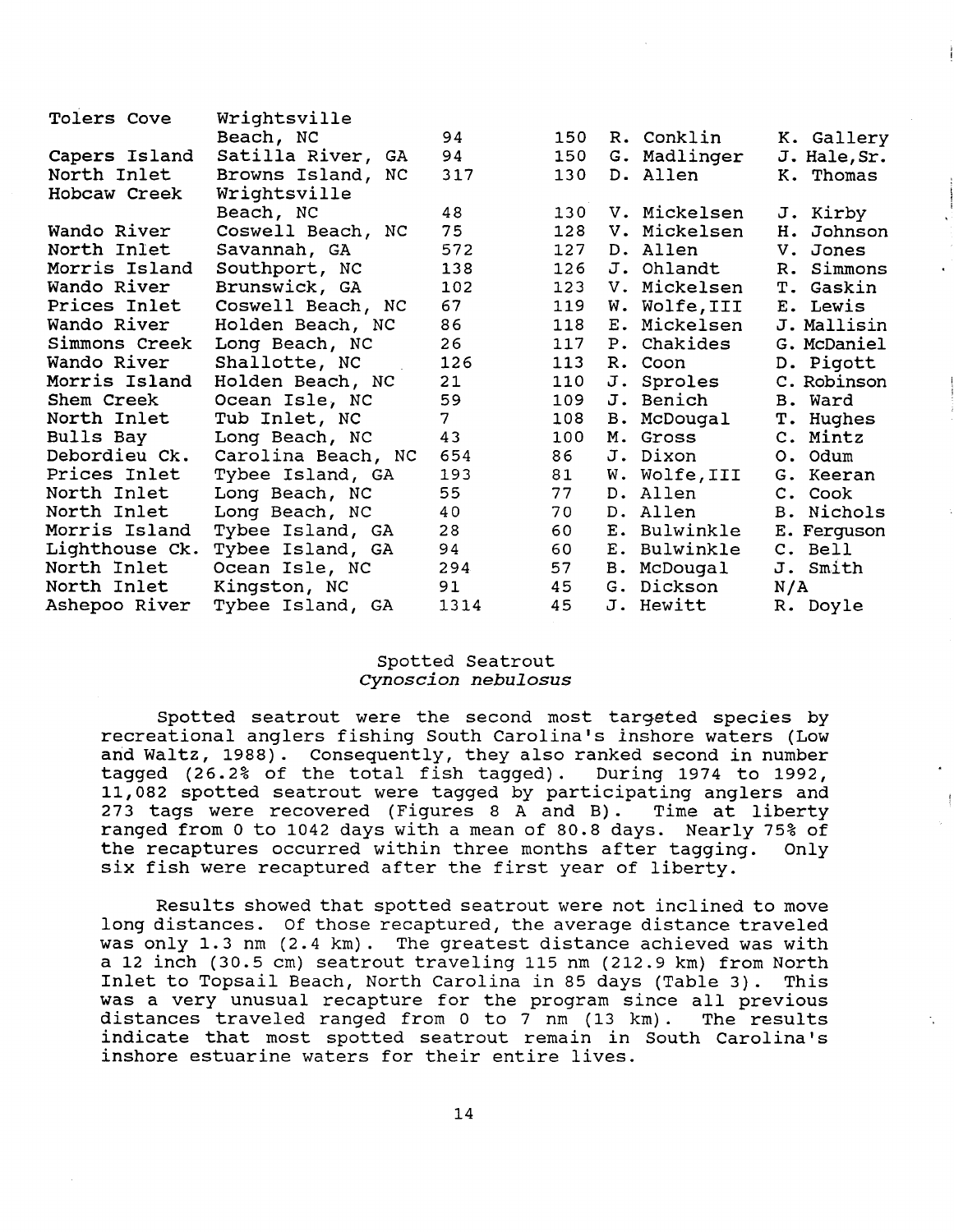Figure 8.



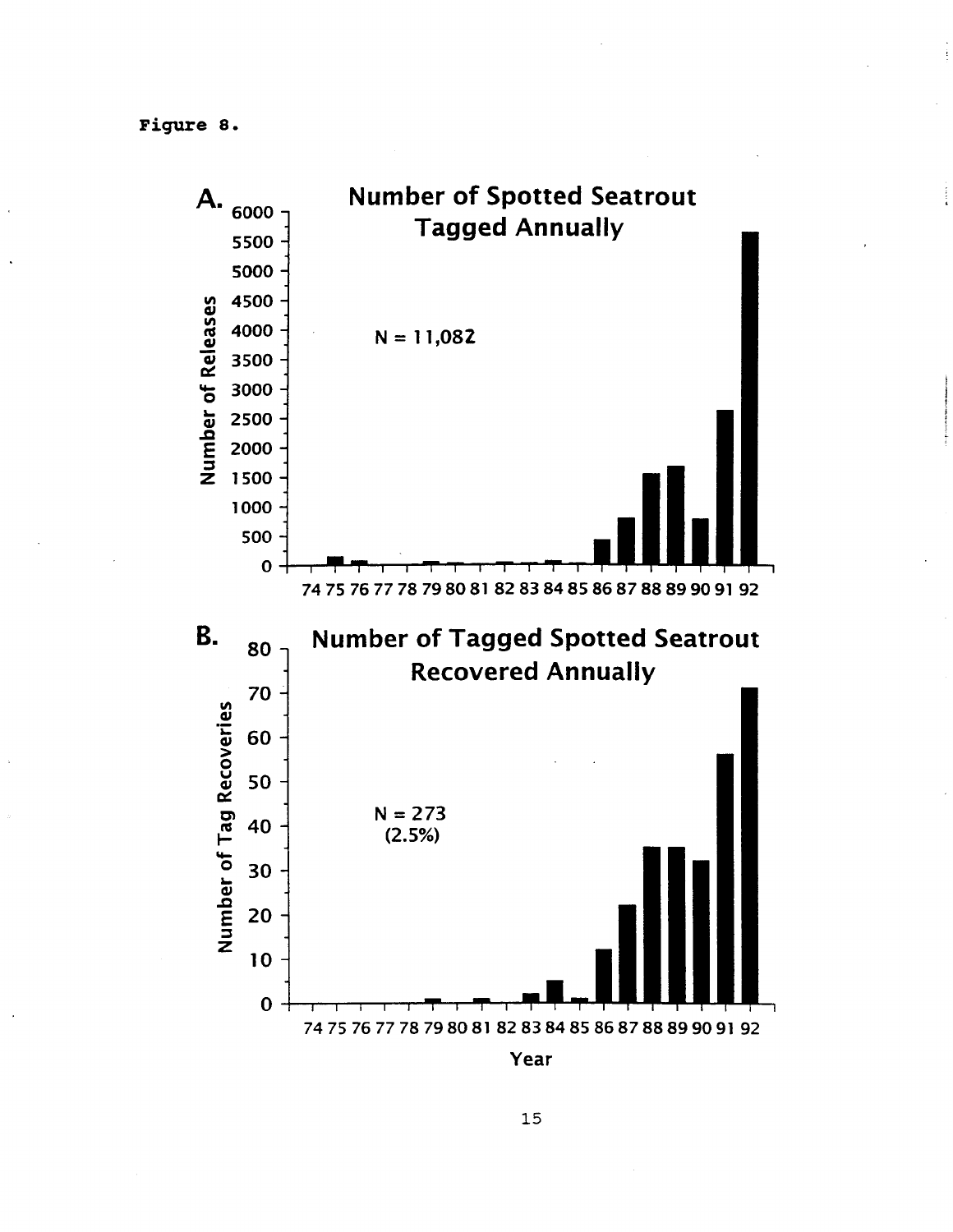**Table** 3. Tagged spotted seatrout recovered outside South Carolina.

| Tag Location<br>-------------- | Recovered                          |             | Days Out Distance Taq-Angler    | Rec-Angler               |
|--------------------------------|------------------------------------|-------------|---------------------------------|--------------------------|
| North Inlet<br>North Inlet     | Topsail Beach, NC<br>Shallotte, NC | -85<br>-256 | 115 G. Dickson<br>55 D. Nesbitt | R. Rambeaut<br>D. Pigott |

Only 2.5% of the spotted seatrout tagged have been recovered. This could have been due to several factors. Spotted seatrout are not as hardy as many other game fishes and may not survive the tagging process if conditions are not optimal. Seatrout flesh is soft, and if a tag is not applied correctly and locked into place behind the pterygiophores it may easily tear out. Tagging activity is widespread, and when examined in more detail the recovery rate<br>is higher for individual locations. Spotted seatrout have a is higher for individual locations. shorter life span than other game fish such as red drum, and therefore the tagged individuals would not be available for recapture as long. Seatrout are also a favorite prey of bottlenose dolphins (Tursiops truncatus), commonly found in South Carolina's coastal waters. Some participating anglers have observed dolphins actively feeding on schools of seatrout, and several tags that were originally applied to seatrout have been found washed up on beaches at Sullivan's Island, Morris Island and the Isle of Palms. Seatrout are also susceptible to cold induced mortality resulting from severe winter weather changes where the water temperatures drop quickly. The winter freeze of 1989 resulted in many reports of dead seatrout in shallow water.

### Flounder Bothidae

Between 1975 and 1992, 1,348 flounder of various species were tagged by participating anglers and 105 tags were recovered (Figures 9 A and B). Most tagging occurred in high salinity areas in Charleston Harbor, Murrell's Inlet, Breach Inlet and behind Pawley's Island. Few flounder were tagged in the early years of the program. With the introduction of a new tag design, tagging of flounder increased. Southern (Paralichthys lethostigma) and summer (Paralichthys dentatus) flounders are the species most commonly caught by recreational anglers and no doubt make up the majority of flounder tagged.

The average distance traveled by flounder was 1.73 nm (3.2 km) and ranged from 0 to 130 nm (240.7 km) (Table 4). The majority of recaptures occurred at the same location where the fish had been tagged. Days liberty ranged from 0 to 833 days with an average of 86 days. Nearly half of the tagged flounder recaptures occurred within a month of their release.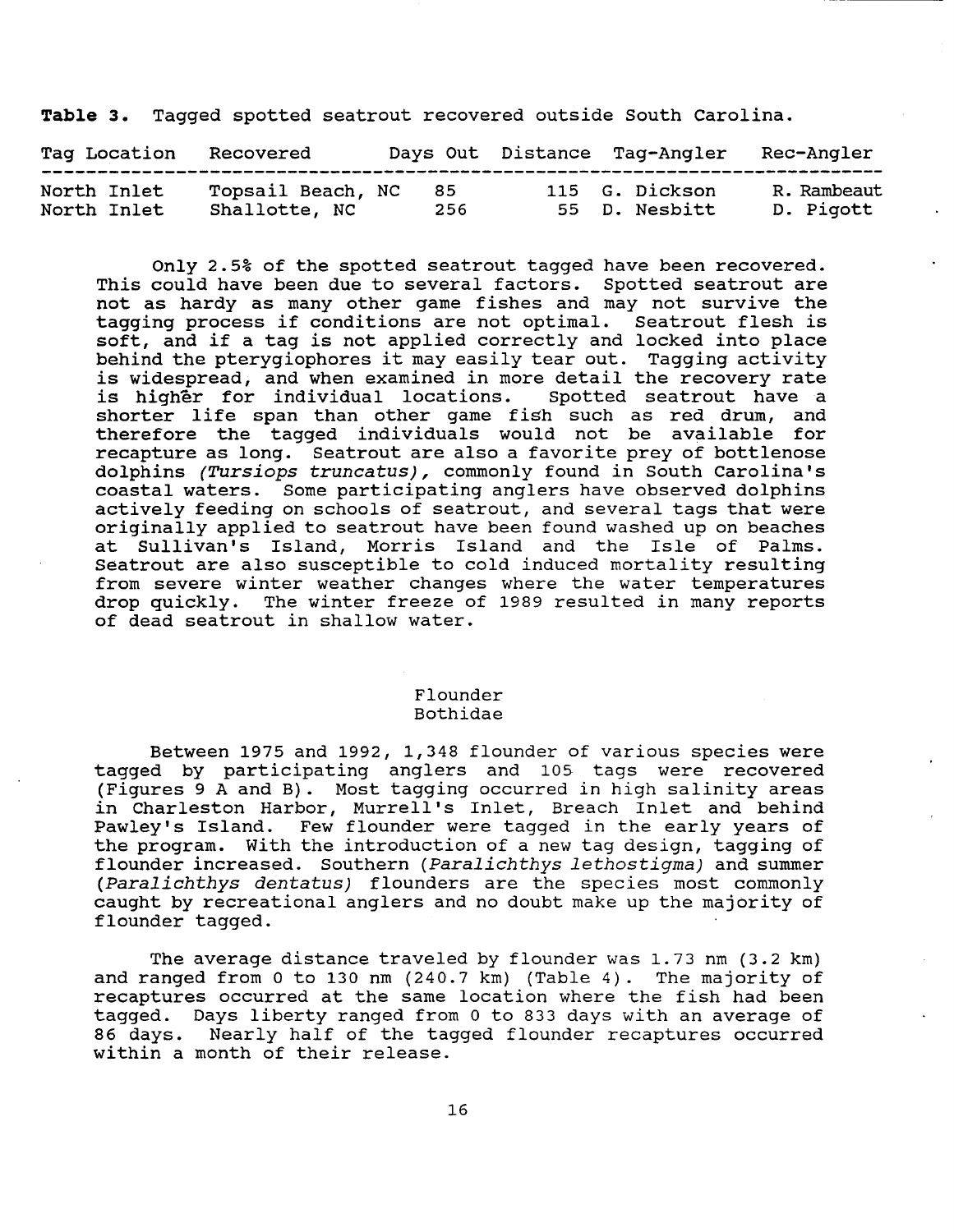Figure 9.



Year